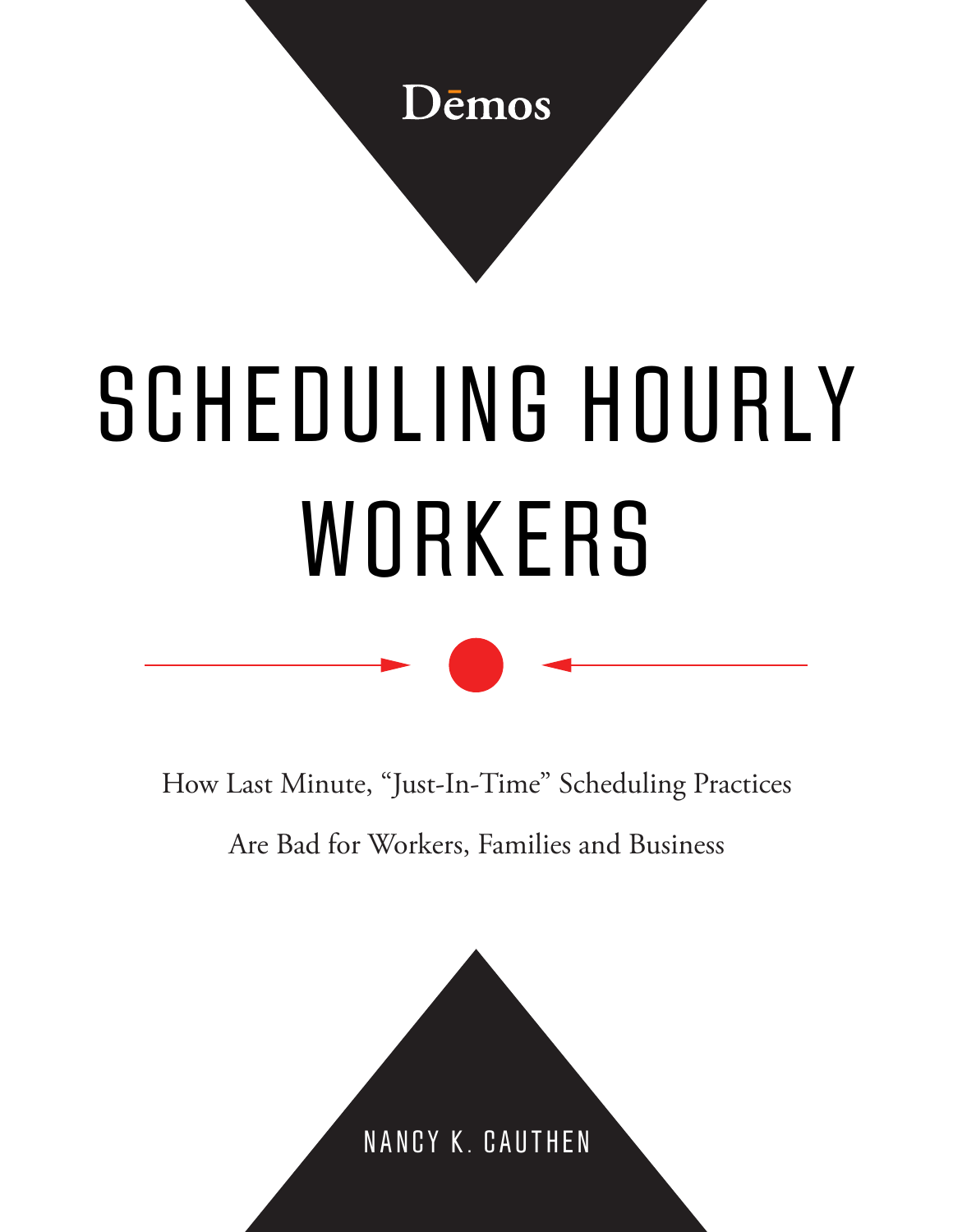#### **ABOUT DEMOS**

I emos is a non-partisan public policy research and advocacy organization. Headquartered in New York City, Demos works with advocates and policymakers around the country in pursuit of four overarching goals: a more equitab tered in New York City, Dēmos works with advocates and policymakers around the country in pursuit of four overarching goals: a more equitable economy; a vibrant and inclusive democracy; an empowered public sector that works for the common good; and responsible U.S. engagement in an interdependent world. Dēmos was founded in 2000.

In 2010, Dēmos entered into a publishing partnership with The American Prospect, one of the nation's premier magazines focussing on policy analysis, investigative journalism, and forward-looking solutions for the nation's greatest challenges.

#### **ABOUT THE AUTHOR**

**Nancy K. Cauthen** is a political sociologist with 20 years of experience researching and analyzing federal and state policies that promote economic opportunity and security across the lifespan. Currently working as a consultant to nonprofit organizations and foundations, her areas of expertise include: low-wage work and work supports (such as earned income tax credits, child care assistance and public health insurance), family economic status and children's chances for success, Social Security, welfare reform, and measures of poverty and economic security. Nancy previously worked at Dēmos and the National Center for Children in Poverty at Columbia University. She holds a PhD in sociology from New York University.

#### **ACKNOWLEDGEMENTS**

The author would like to thank Susan Lambert and Julia Henly for their helpful comments and suggestions on an earlier draft. Dēmos staff Lucy Mayo, Tamara Draut, Marcia Kinsey and Patrick Bresette also provided thoughtful feedback. The author alone is responsible for the content.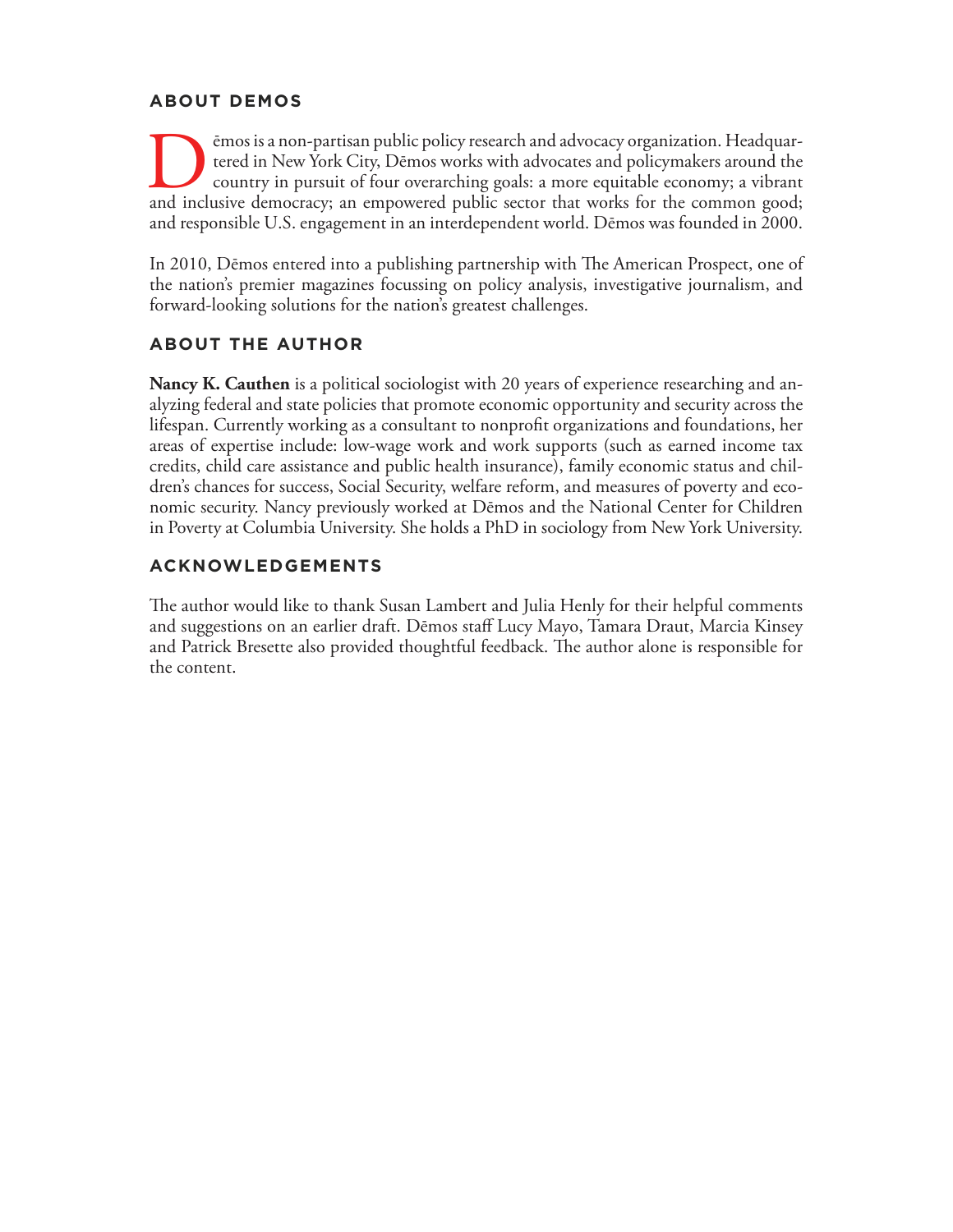#### **DEMOS BOARD OF DIRECTORS**

#### **Amelia Warren Tyagi, Board Chair** *Co-Founder & EVP/COO, The Business*

*Talent Group*

**Miles Rapoport, President**  *Dēmos*

**Mark C. Alexander** *Professor of Law, Seton Hall University*

**Ben Binswanger** *Chief Operating Officer, The Case Foundation*

**Raj Date**  *Chairman & Executive Director, Cambridge Winter*

**Maria Echaveste** *Co-Founder, Nueva Vista Group*

**Gina Glantz** *Senior Advisor, SEIU*

**Amy Hanauer** *Founding Executive Director, Policy Matters Ohio*

#### **Stephen Heintz** *President, Rockefeller Brothers Fund*

**Sang Ji** *Partner White & Case LLP*

#### **Clarissa Martinez De Castro**

*Director of Immigration & National Campaigns, National Council of La Raza*

**Rev. Janet McCune Edwards** *Presbyterian Minister*

**Arnie Miller** *Founder, Isaacson Miller*

**John Morning** *Graphic Designer*

#### **Wendy Puriefoy**

*President, Public Education Network*

**Janet Shenk** *Senior Program Officer, Panta Rhea Foundation*

**Adele Simmons** *Vice Chair, Chicago Metropolis 2020* 

**David Skaggs** *Former Congressmen*

**Paul Starr** *Co-Editor, The American Prospect*

**Ben Taylor** *Chairman, The American Prospect*

**Ruth Wooden** *President, Public Agenda*

#### **MEMBERS, PAST & ON LEAVE**

**President Barack Obama Tom Campbell Christine Chen Juan Figueroa Robert Franklin Charles R. Halpern Sara Horowitz Van Jones Eric Liu Spencer Overton Robert Reich Linda Tarr-Whelan Ernest Tollerson**

*Affiliations are listed for identification purposes only.* 

*As with all Dēmos publications, the views expressed in this report do not necessarily reflect the views of the Dēmos Board of Directors.*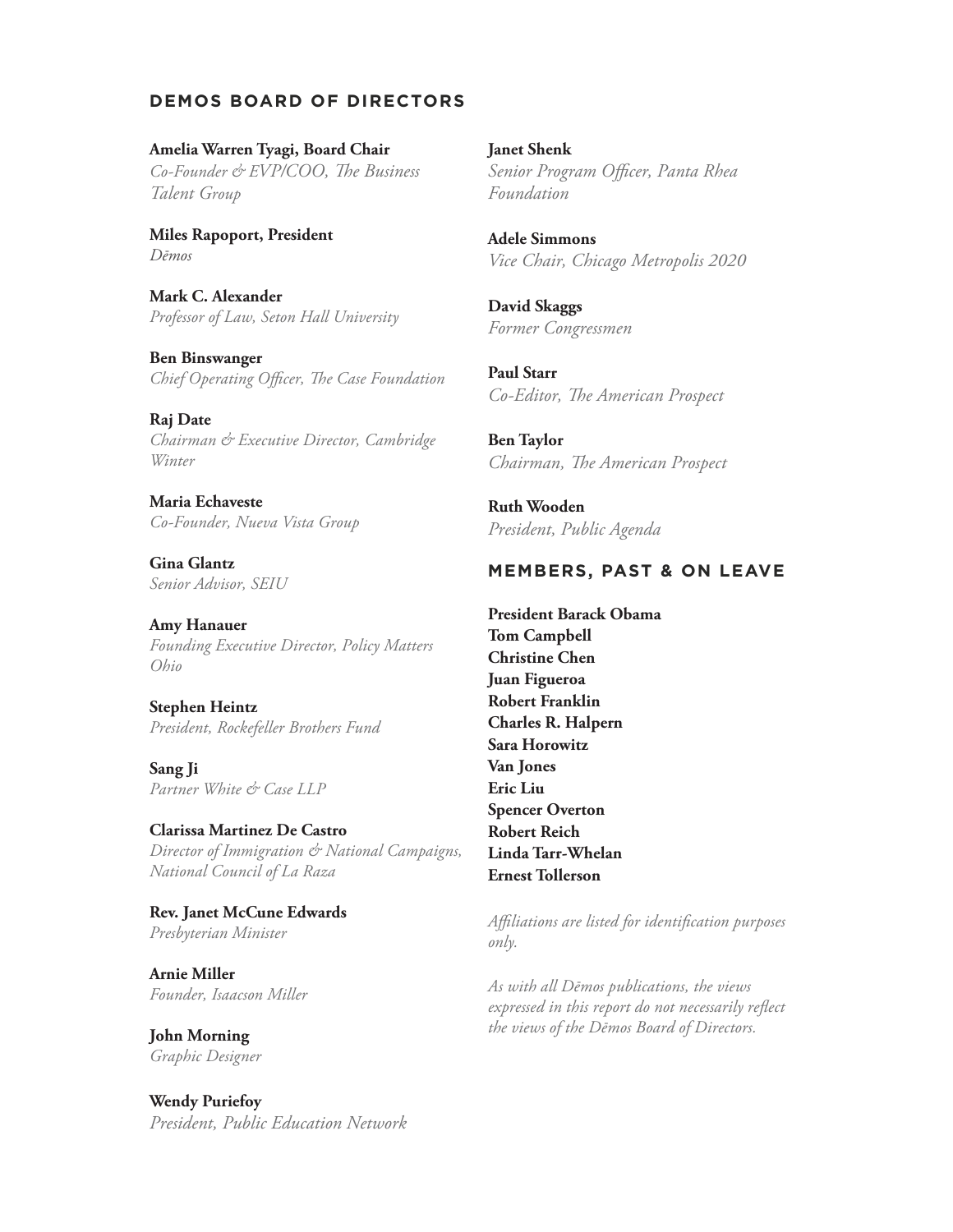### Table Of Contents

| Introduction                                                        |    |
|---------------------------------------------------------------------|----|
| The Rise of Just-in-Time Scheduling                                 | 3  |
| The Impact of Just-in-Time Scheduling on Workers and their Families | 6  |
| Is Just-in-Time Scheduling Good for Business?                       | 9  |
| The Potential for Reform                                            | 11 |
| <b>Endnotes</b>                                                     | 15 |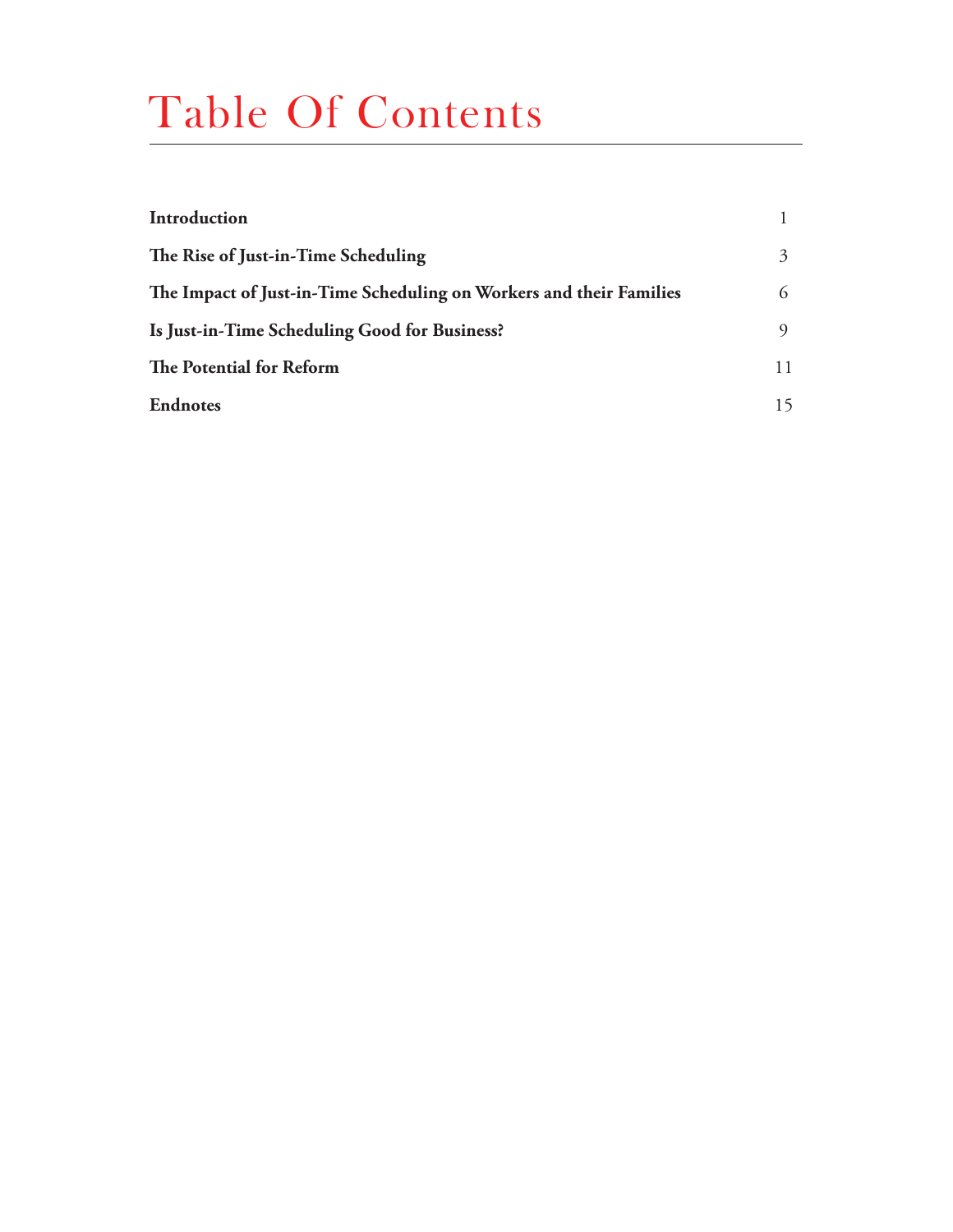## Introduction

"Workplace flexibility" is *the* buzz phrase in debates about how to help busy parents better juggle the competing demands of work and family. But the public conversation has been shaped largely by the experiences of professional and managerial workers — the target of their demands has been the archetypal fixed schedule of a full-time, salaried office worker who often puts in far more than the requisite 40 hours a week. As such, the workplace flexibility discussion remains somewhat tone deaf when it comes to the needs of low-wage workers.

Low-wage workers face a completely different set of challenges — they are much more likely to be paid hourly, work less than full time, and have erratic schedules with little advance notice of when they are expected to work. Their hours — and therefore pay — often vary from week to week and even month to month. So while full-time professional and managerial workers have sought *flexibility to diverge from rigid schedules*, low-wage workers typically need *more predictability and stability within fluid schedules*. 1

To meet the needs of *all* workers, we must first change the terms of the workplace flexibility debate. Solutions such as four-day work weeks, varying the start and end time of

While full-time professional and managerial workers have sought flexibility to diverge from rigid schedules, low-wage workers typically need more predictability and stability within fluid schedules.

the work day, or telecommuting can provide critical flexibility for professional and managerial workers. But the term "flexibility" muddies the water when it comes

to low-wage hourly workers: over the last couple of decades, such workers have been increasingly subject to greater demands for flexibility for the benefit of their employers.2 As a result, hourly workers have had to endure more uncertainty in their schedules, greater fluctuations in their hours, and less predictability in the size of their paychecks.

The recent trend toward "just-in-time" scheduling epitomizes the unstable unemployment environment faced by low-wage workers. Just-in-time (JIT) scheduling, also called "scheduling to demand," is a practice that closely links labor supply to consumer demand. Used widely in the service sector, employers rely on scheduling software and measures of demand (such as floor traffic, sales volume, hotel registrations, or dinner reservations) to match workers' hours to labor needs. In doing so, they often change posted schedules at the last minute even if it means sending workers home after they arrive for work or asking them to stay beyond the end of their shift.

Such practices can wreak havoc in the lives of workers and their families, complicating child care arrangements, transportation, and eligibility for both employer-sponsored and government benefits. These conditions are challenging not only for parents but can create tremendous chaos and stress for children as well.

Despite hardships for workers and their families, and the ripple effects for child care providers and schools, employers have been able to demand increased flexibility because labor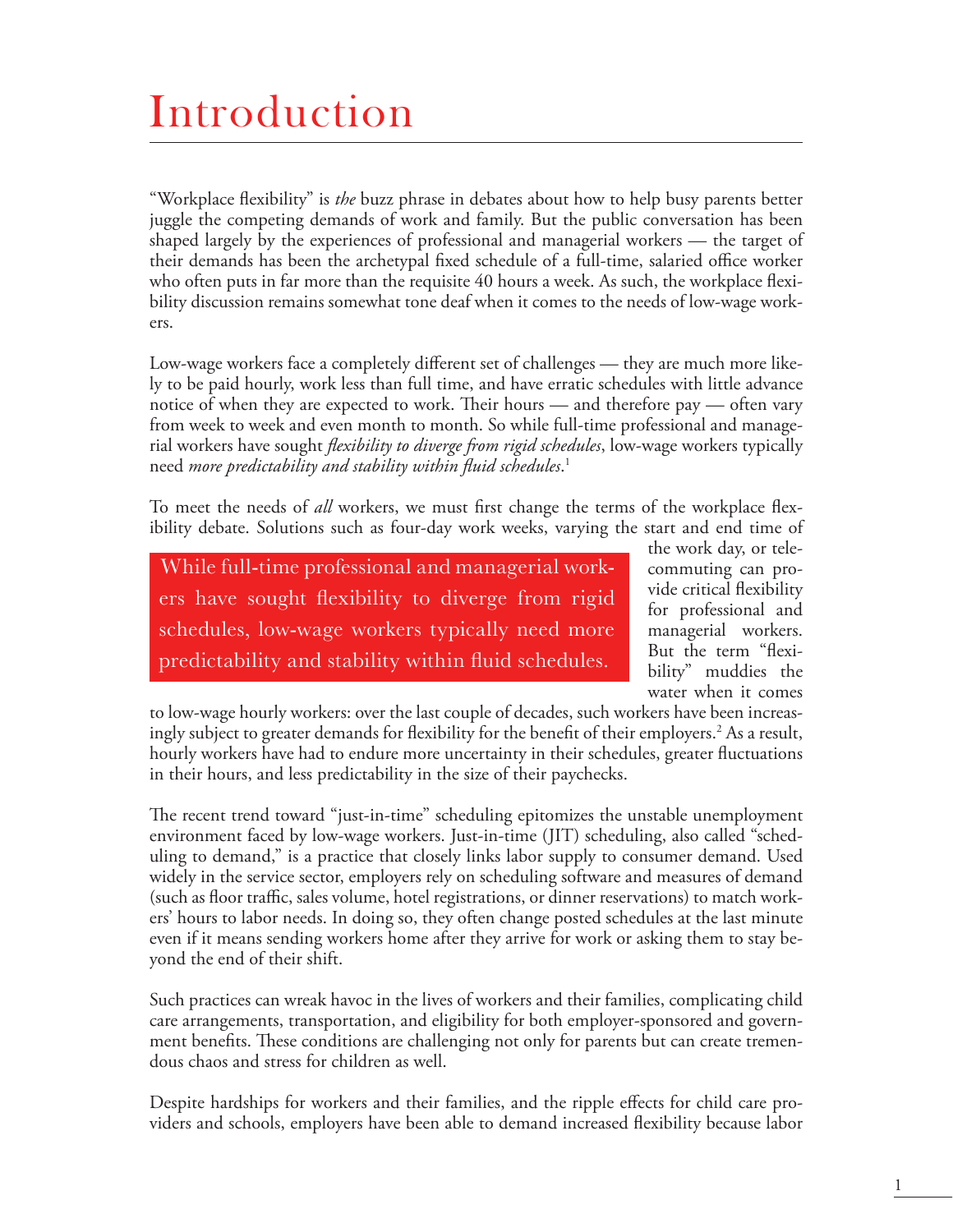protections are outmoded and inadequate.3 Further, the power of organized labor is at a low point; the recession has further eroded the power of workers to fight back, strengthening employers' leverage.

It doesn't have to be this way. The United States has a history of adapting its public labor standards and rules to address changes in workplace practices. As part of the New Deal, the nation adopted groundbreaking legislation designed to provide workers with basic protections against the excesses of the manufacturing economy. The Fair Labor Standards Act of 1938 established a national minimum wage, limited work hours, and restricted child labor. And in 1935, the National Labor Relations Act provided workers with the right to organize and bargain collectively, and the Social Security Act ushered in new federal protections for the unemployed and those unable to work because of old age.

These policies and subsequent protections for workers remain vitally important. But it's time to think anew about the kinds of supports and protections workers and families need to address the realities and challenges of the 21<sup>st</sup> century service and knowledge economy, as well as dramatic changes in family patterns and women's roles.

This brief examines the rise of JIT scheduling, what it looks like in practice, its effects on workers and their families, and what it means for business. It ends with a set of policy recommendations that would better balance the needs of workers and employers.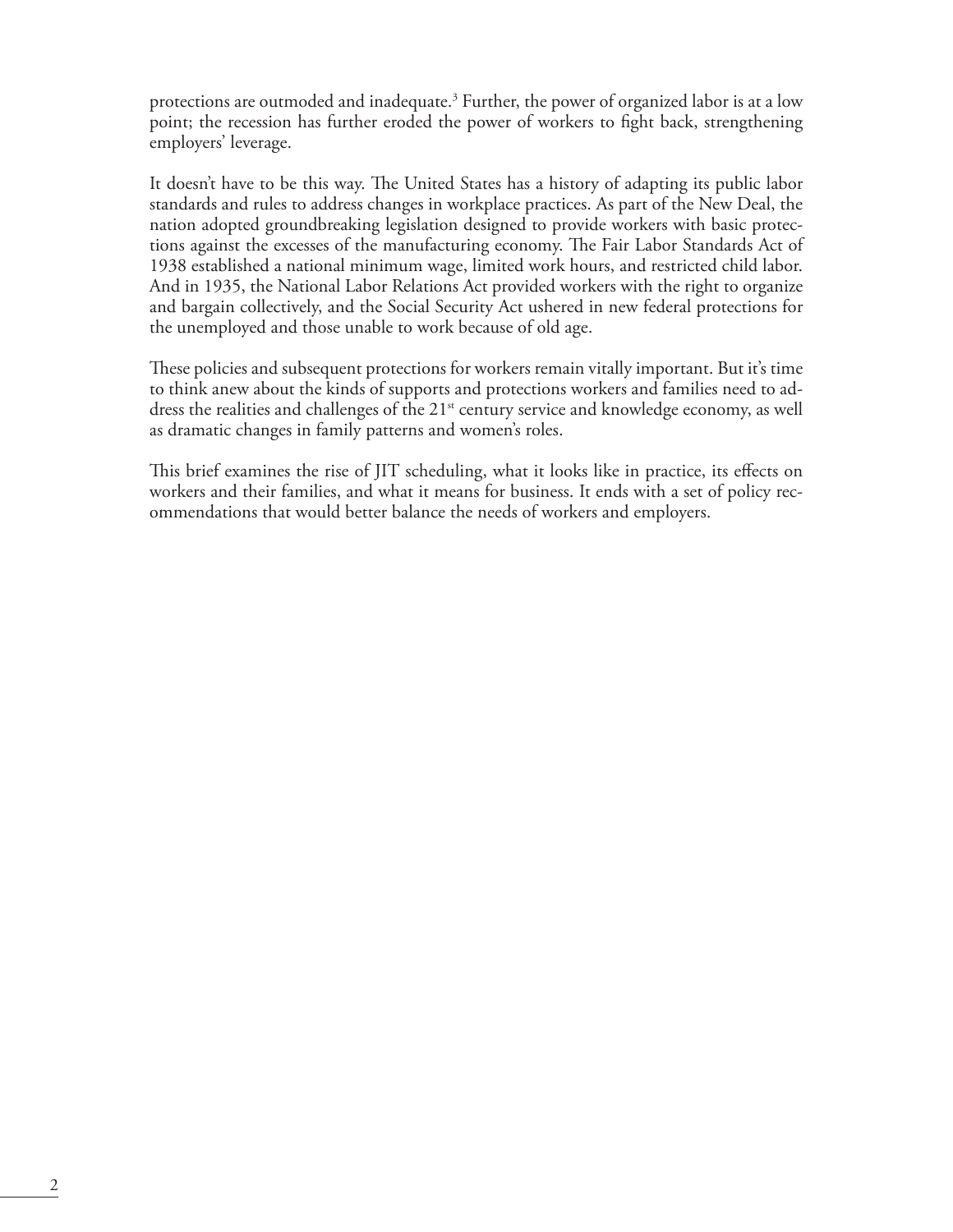# The Rise of Just-in-Time Scheduling

#### **THE RELENTLESS DRIVE TO CUT LABOR COSTS**

Employers argue that in a global economy, reducing labor costs is essential to staying competitive. Yet in labor-intensive service industries that require workers to be present at the point of service delivery — whether working the sales floor or cash register, prepping food for a catering event, stocking the shelves of a grocery store, or cleaning hotel rooms — the competition is not overseas but close to home. Retailers, for example, must confront the competition posed by big-box chains such as Wal-Mart and Target as well as online merchants who attract customers in part by keeping prices low. In other industries, such as airlines and financial services, deregulation has increased price competition and added pressure to cut costs. Also, changes in financial markets have created greater emphasis on short-term results, putting further pressure on managers to reduce expenses.<sup>4</sup>

Over recent decades, service industries have used a number of strategies to reduce labor costs, including keeping wages low, cutting benefits, using temporary workers, and subcontracting entire operations (such as hotels outsourcing their restaurants). But a growing

Adjusting work schedules week by week, day by day, and even hour by hour, employers seek to ensure they have just enough workers to meet the need of the moment.

number of industries are using another approach — one that has received comparatively little attention — and that is taking a "just-intime" (JIT) approach to

scheduling.<sup>5</sup> First used in manufacturing, the JIT concept is that warehousing inventory wastes money, so why not produce goods "just in time" to meet customer demand?

Service industries that rely on large numbers of low-wage hourly workers quickly adapted the JIT concept by calibrating employee work hours to closely match service demand. Adjusting work schedules week by week, day by day, and even hour by hour, employers seek to ensure they have just enough workers to meet the need of the moment. As a result, frequent scheduling changes have become the new normal for hourly workers in the lower echelons of many industries.<sup>6</sup>

#### **JIT SCHEDULING IN OPERATION**

Although last-minute posting of schedules and fluctuating hours are nothing new for lowwage workers, the practice of JIT scheduling — sometimes referred to as "scheduling to demand" — takes employer demands for employee flexibility to new extremes. JIT scheduling can mean that employees scheduled to work may show up only to be sent home if business is slow, or in the case of unexpectedly high customer volume, workers may be told at the last minute to work beyond their scheduled shift.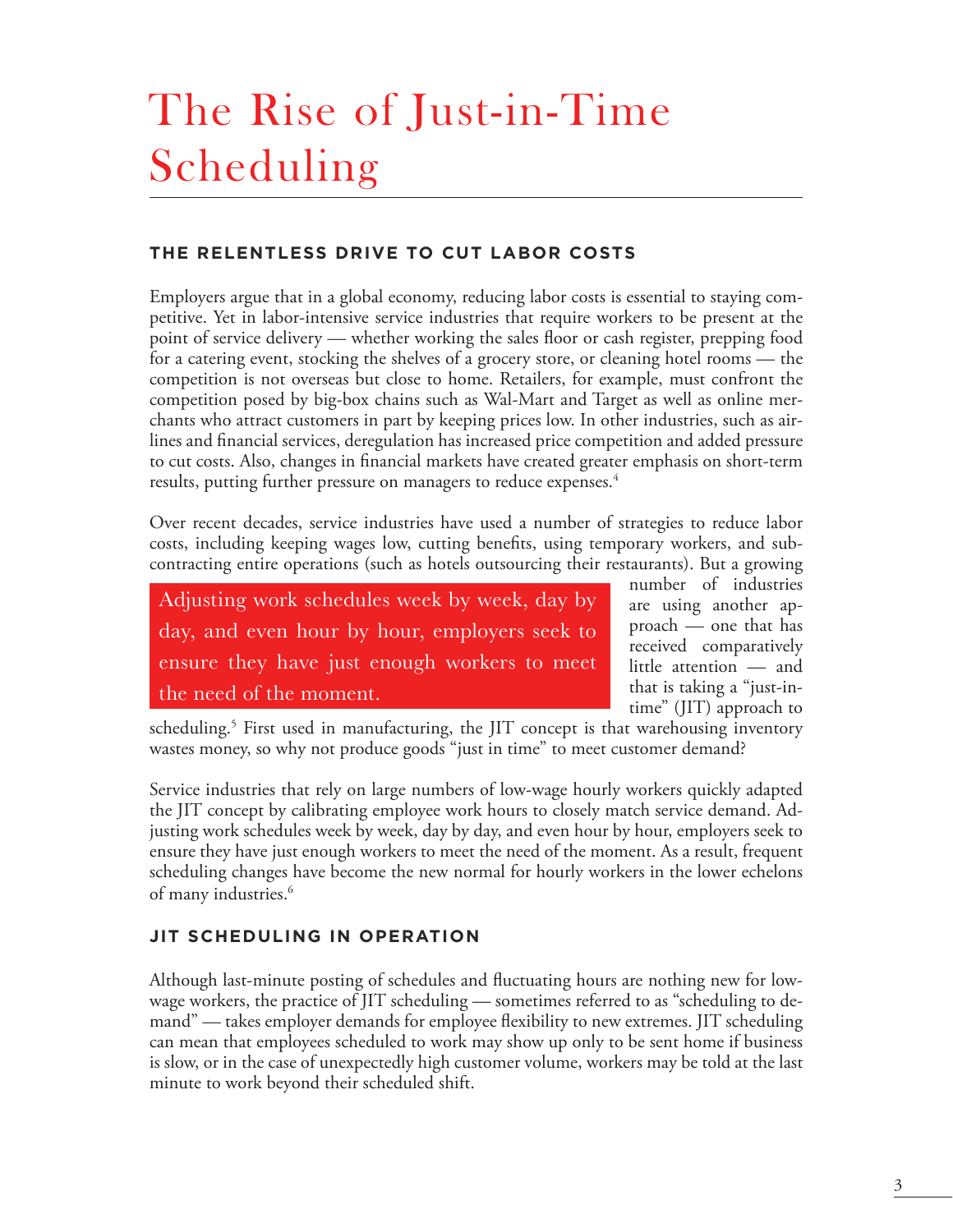How JIT scheduling works in practice varies by industry and across firms within industries; nonetheless, there are some common elements. Frontline managers are held accountable for maintaining a specified ratio of employee hours worked to some measure of consumer

Many low-wage workers are expected to work the day shift one day and the night shift the next and/or to be available seven days a week.

demand. In retail, such measures might include floor traffic or sales volume; in hospitality they might be hotel reservations, conferences, or

banquets; and in transportation, one measure might be flights cancelled. The data used to determine labor needs typically include multiple timeframes — this time last year, last month, last week, and/or yesterday. How frequently higher ups monitor the numbers and provide feedback to scheduling managers, and how much time those managers have to adjust their ratios of hours to demand, influence scheduling practices.

One study, which examined JIT scheduling practices in multiple work sites across four nonproduction industries — retail, hospitality, transportation, and financial services — found that:

Although most of the retailers studied reviewed the ratios [between labor and demand] at least daily and managers were expected to make adjustments to ensure that the ratio was rebalanced the next day, there was variation. At one extreme, a retailer determined staffing by looking at sales numbers from the preceding week, broken out hour-by-hour; the number of associates scheduled for work each hour was driven by the sales numbers from the previous week. This retailer also monitored the labor/sales ratio hourly; staffing adjustments were made throughout the day. At the other extreme, one retailer monitored the ratio weekly, which meant that front-line managers could make adjustments throughout the week and still have a satisfactory ratio of payroll hours to sales at the end of the week.<sup>7</sup>

JIT scheduling essentially requires frontline managers to maintain a pool of excess labor on which they can call as needed. A commonly used tactic is to rely heavily on part-time workers who are not guaranteed a minimum number of hours per week. But in a growing trend, some firms are redefining full-time work: instead of guaranteeing a full-time worker at least 35 hours per work, some firms are defining positions that offer as few as 26 or 32 hours per week as full time.<sup>8</sup> This allows employers a great deal of leeway even when they are scheduling full-time workers and reduces the chance they'll have to pay overtime when they ask workers for additional hours.<sup>9</sup>

Another tactic managers use to closely reconcile hours worked with demand is to require that employees be willing to work different shifts. Many low-wage workers are expected to work the day shift one day and the night shift the next and/or to be available seven days a week. In a 24/7 economy, the once bright dividing lines between standard and nonstandard hours and between full- and part-time work have become quite blurry for hourly workers in the service sector.<sup>10</sup>

#### **HOW COMMON IS THE PRACTICE?**

Just how widespread is the use of JIT scheduling? It's hard to say because most of the practices associated with JIT scheduling — such as posting schedules with little advance notice, making ongoing changes to posted schedules, scheduling workers for different shifts, and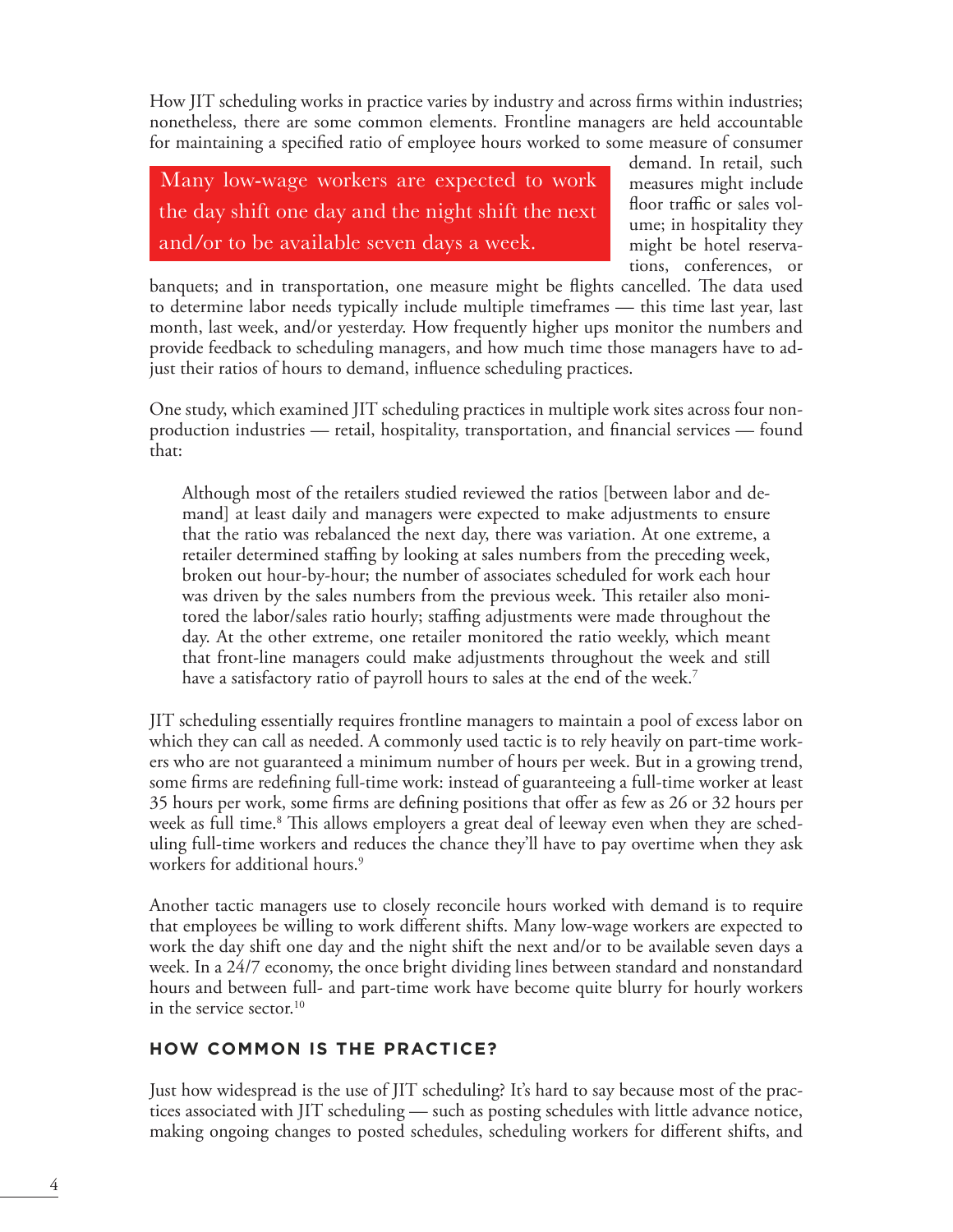varying the number of hours each week — are not tracked by the Bureau of Labor Statistics or captured in large-scale surveys.

Nonetheless, there is a growing body of research documenting these practices. Dr. Susan Lambert at the University of Chicago, who has conducted extensive research on JIT scheduling, asserts that such practices are "absolutely common place, especially in non-production industries."11 Research shows that even before the recession, the majority of part-time workers experienced weekly or monthly fluctuations in their total number of work hours that were not due to overtime, illness, or vacation.<sup>12</sup>

Industries where JIT scheduling practices have been documented and studied include retail (e.g., big-box retailers, department stores, grocery chains, consumer electronics, apparel), hospitality (hotels, catering), restaurants, transportation (airline travel, package delivery), and financial services (banking).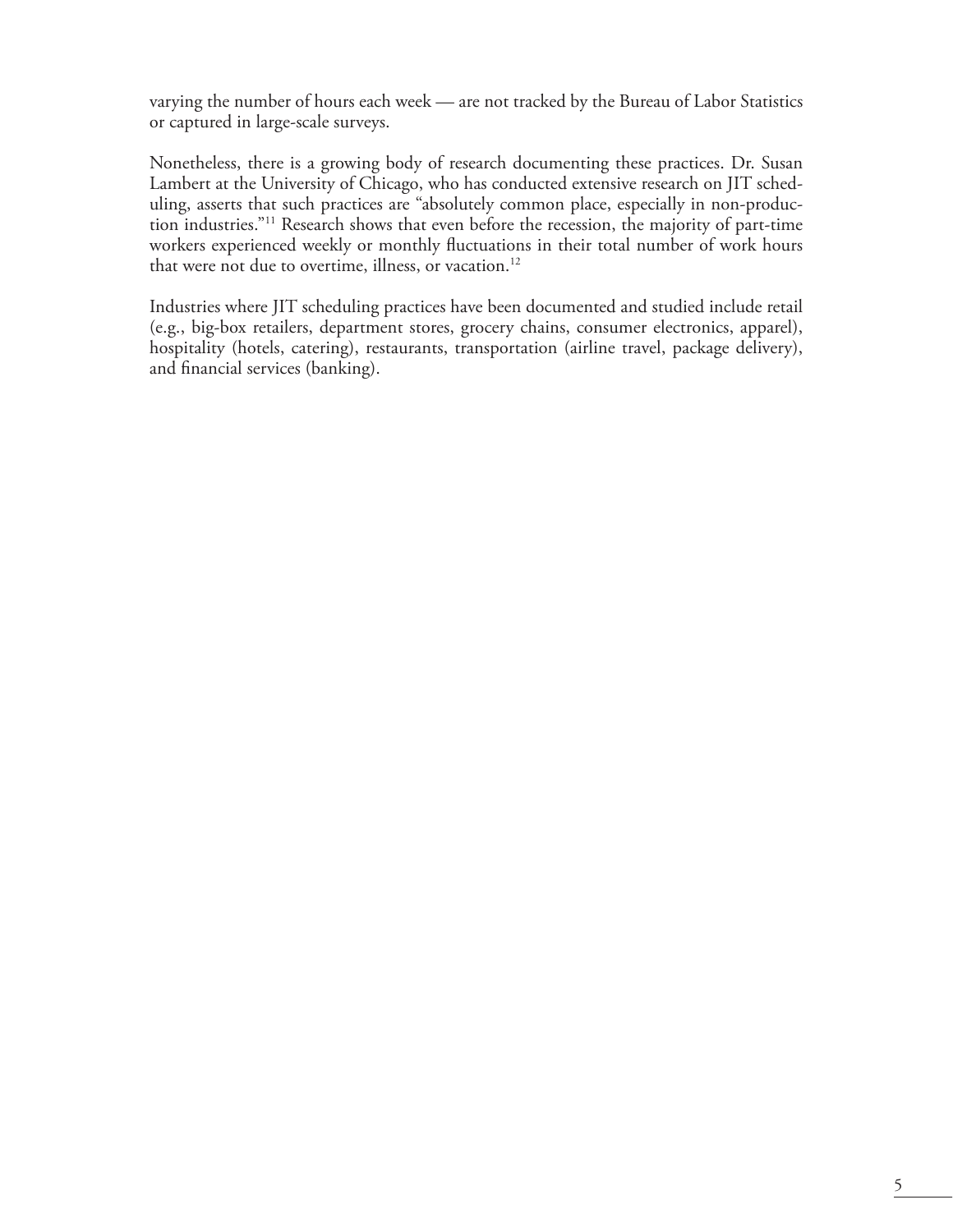## The Impact of JIT Scheduling on Workers and their Families

#### **CHAOTIC WORK LIVES AND FINANCIAL UNCERTAINTY**

JIT scheduling means that weekly schedules are sometimes posted with just a few days notice. But even more challenging for workers are the last-minute changes to posted schedules — showing up for work only to be sent home, being asked to stay beyond a scheduled shift, or being called in on a putative day off. These practices create unpredictability for workers both about (1) the number of hours they'll work and get paid for, and (2) the timing of those hours.

Part-time workers can end up with very few hours during low demand periods simply because there are not enough hours to go around. Without minimum hour guarantees, there are inevitably weeks where some workers end up not working at all. But workers can also end up with few or no hours as a result of trying to exercise some control over their schedules, such as specifying periods for which they are not available.<sup>13</sup> In short, workers who try to reduce the uncertainty about the *timing* of their hours may find themselves inadvertently penalized in terms of *number* of hours.

With full-time status having been redefined downward to as low as 26 hours per week at some firms, being "full time" no longer guarantees a stable number of hours per week. At the same time, workers who are classified as part time but asked to work extra shifts may sometimes end up with full-time hours.

The constant fluctuation in hours from week to week means that workers face ongoing uncertainty about their earnings. The financial instability alone can create tremendous stress

The constant fluctuation in hours from week to week means that workers face ongoing uncertainty about their earnings.

for low- to moderate-income families who never know whether their wages will cover the monthly bills. Note, however, that research suggests that even in industries where

there are fluctuations in labor needs, there is actually a great deal of stability: a study of a national women's apparel firm found that 80 percent of store hours remained stable throughout the year in nearly two thirds of stores studied.<sup>14</sup> This stability could be used to provide more predictability for workers.

JIT scheduling practices likely exacerbate the already high turnover rates in low-wage, hourly jobs. Even though most of the turnover is "voluntary," workers often quit low-wage jobs because they can't accommodate the scheduling unpredictability, they aren't getting enough hours, or because the wages are too low. A much smaller number of workers are fired for not meeting employer scheduling demands or laid off during slow periods.<sup>15</sup>

It's critical to note that JIT scheduling is often being imposed on employees who are already working in leaner staffing environments — that is, many of today's workers have increased workloads in comparison to their peers in previous decades.<sup>16</sup>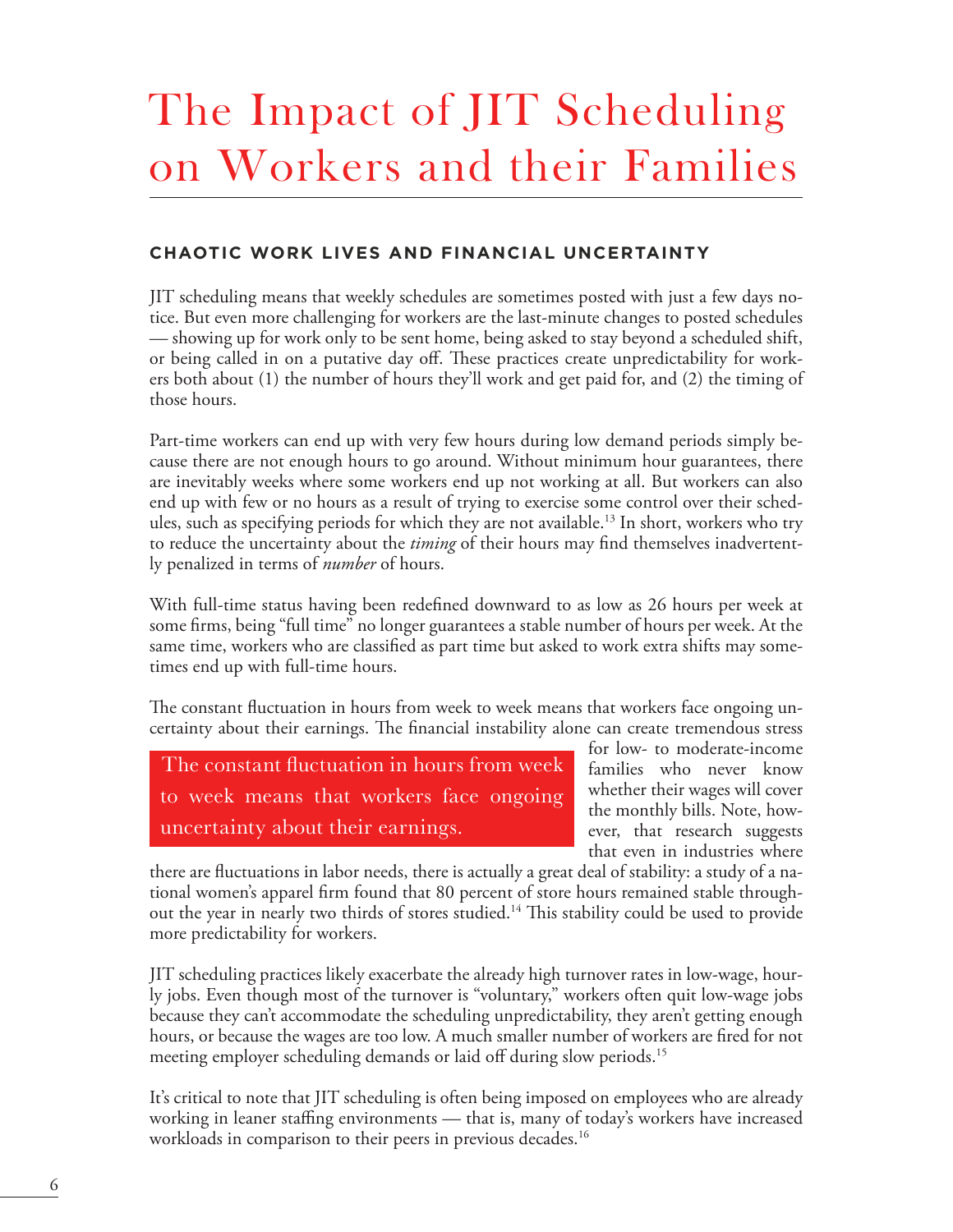#### **RIPPLE EFFECTS FOR FAMILIES**

Fluctuating hours and uncertain paychecks are just the beginning in an unfortunate domino effect for low-wage workers. The unpredictability inherent in JIT scheduling can create havoc for families. One of the most serious challenges is child care, which is discussed in the next section. The unpredictability of hours can also complicate transportation arrangements. Most low-income households with multiple wage earners (which may include teenage children or grandparents) cannot afford a car for each worker in the family, yet coordination becomes difficult when workers' schedules are unstable.

Families that rely on public transportation have to deal with yet another source of uncertainty — city bus schedules — given that only a handful of major metropolitan areas in the

Research is clear that a child's first three years are formative, and when their lives are chaotic and stressful during that period, there can be lasting consequences for their social and emotional well-being.

U.S. have subways systems. Bus schedules tend to be particularly unreliable because of the vicissitudes of traffic. Further, workers often take more than one bus to reach their destination. If they arrive at work only to be sent home, they may have wasted hours

of their time getting to work and back home again — in addition to paying for transportation — only to receive no pay.<sup>17</sup>

Financial instability and frequent job changes can cause residential instability as workers move their families in search of work and to accommodate their changing economic circumstances. When families move, their children may have to attend different schools and be cared for by different child care providers.<sup>18</sup>

In yet another example of ripple effects, fluctuating hours and wages can affect eligibility for both employer-sponsored and government benefits. Eligibility for employer-sponsored health insurance and paid time off are typically based on hours worked, although such hours thresholds vary across firms. But if, for example, a firm requires employees to work at least 32 hours per week to maintain eligibility, dropping below that threshold for several weeks in a row may result in a loss of benefits.<sup>19</sup> Here again, the distinction between full- and parttime status has lost much of its significance: in hourly jobs, benefits are generally contingent on hours worked rather than on whether an employee was initially classified as full or part time.

Eligibility for government benefits can also be jeopardized by volatile incomes. Depending on the state, eligibility for unemployment insurance requires applicants to have earned a certain amount and/or worked a certain number of weeks or hours during a specified base period. Even when they've been laid off, low-wage hourly workers, and especially those who work part time, are at risk of not meeting those requirements because of unstable work histories.<sup>20</sup>

Eligibility for other public benefits — such as health insurance, child care subsidies, food stamps and housing assistance — are based on income, and in the case of child care, hours worked per week. All of these programs require families to "recertify" their eligibility on an ongoing basis. Recertification intervals vary by program and by state but can vary from monthly to annually. What this means for families is a revolving door: when their incomes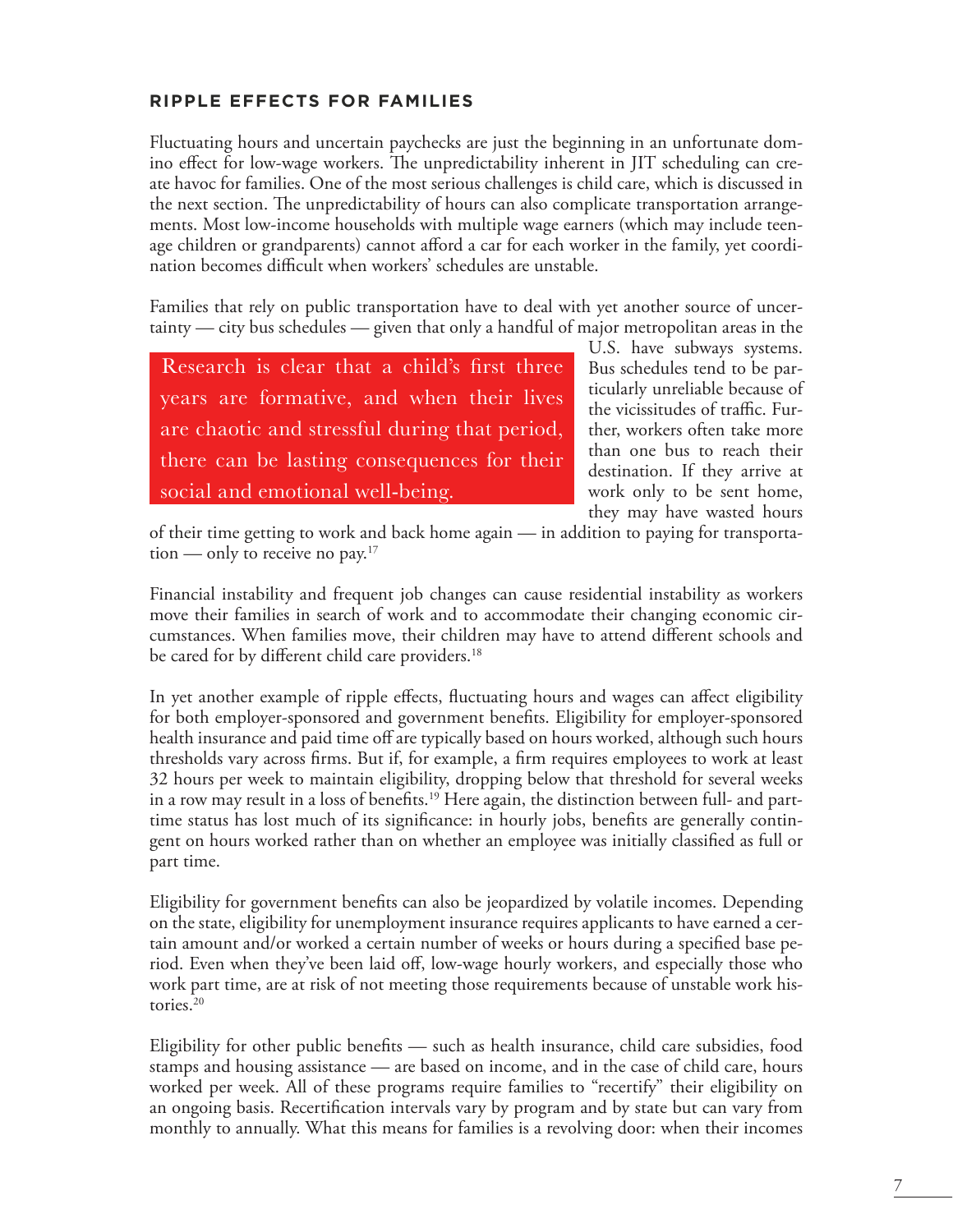are low, they qualify for benefits, but when they are lucky enough to earn more, they lose them. Families who qualify for benefits are often penalized when their earnings increase when they lose benefits, the value of such losses often greatly exceed the meager earnings increases that disqualified them in the first place. $21$ 

All of the ripple effects that emanate from fluctuating hours increase stress, family conflict, and marital instability. One recent study found that "hourly retail employees with more predictable work schedules report lower levels of stress, less work-to-family conflict and fewer work interferences with non-work activities such as scheduling doctor's appointments, socializing with friends and eating meals together as a family."22

#### **THE LITTLEST VICTIMS**

One of the most insidious aspects of JIT scheduling is how it affects children. Combined with parental stress, multiple sources of unpredictability and instability are especially detrimental for young children. Research is clear that a child's first three years are formative, and when their lives are chaotic and stressful during that period, there can be lasting consequences for their social and emotional well-being.<sup>23</sup>

Child care arrangements are one of the primary casualties of JIT scheduling. As any working parent knows, arranging for child care — especially in the early years of a child's life can be extraordinarily challenging, even for high-income parents with stable work schedules. But high-quality, flexible child care is expensive, which means that parents with limited financial resources *and* unpredictable schedules end up piecing together the best care arrangements they can find. This often means relying on a patchwork of informal care arrangements that is fragile, that parents worry about, and that provide less than optimal settings for children.<sup>24</sup>

Formal, regulated child care settings tend to be more reliable than informal arrangements, but low-income parents often can't afford such care. Even if they are lucky enough to receive a child care subsidy, parents' erratic schedules often mean that centers and family daycare providers can't accommodate their needs. And although many states have public pre-kindergarten programs, such programs typically operate for only a few hours a day, leaving parents to scramble to find additional care.

Children in low-income families are far more likely than children from more privileged families to have special needs or health challenges, further complicating the search for appropriate child care and increasing the chances that parents will need time off for a child's medical appointments and to tend to their children when sick.<sup>25</sup>

When parents' work schedules change constantly, it can be difficult for parents, especially single parents, to establish routines around meals, homework, bathtime and bedtime. At its extreme, constantly changing work schedules can contribute to school absenteeism. Although the issue receives little attention, chronic absenteeism among elementary school children is a growing problem and parents' erratic work schedules are one of the causes.<sup>26</sup> When parents work an evening or night shift, or unexpectedly work extra hours, chances increase that little ones may not make it to school. Or if they make it to school, they may not have completed homework or be adequately rested and fed.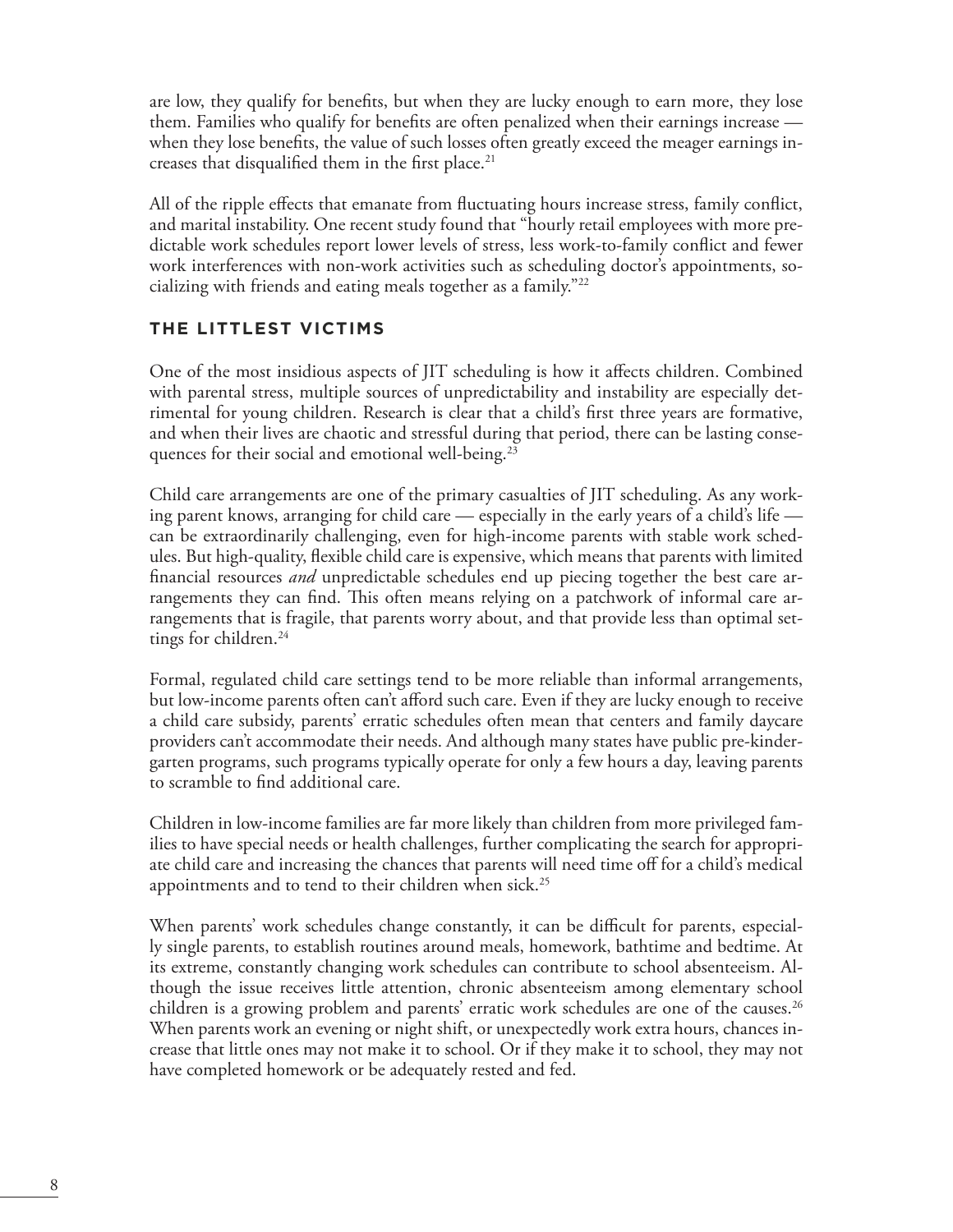# Is JIT Scheduling Good for Business?

JIT scheduling has been touted as a necessary strategy to increase labor efficiency and cut costs. Some employers argue that JIT scheduling improves service and customer satisfaction by making sure plenty of employees are on hand for peak times. But given the strain it places on workers and families, it is worth assessing the costs that JIT scheduling entail for employers as well as the benefits.

#### **HIGH TURNOVER: THE BAD, THE UGLY — AND THE GOOD?**

High turnover is frequently cited as the biggest drawback of JIT scheduling. In retail, for example, employee turnover averages 56 percent annually. A study of retail firms found

High turnover isn't uniformly negative for employers and some use it to their advantage to manage fluctuations in their labor budgets, to avoid firings and layoffs, and to deal with poor employee rapport.

even higher rates of turnover among consumer electronics stores, where turnover of hourly workers ranged from 68 to 86 percent. The same study reported turnover rates at grocery stores ranging from 40 to 80 percent

(with one exception), with half falling between 50 and 65 percent.<sup>27</sup> A study of low-wage hourly workers across several industries found the highest turnover rates in transportation, with a 500 percent turnover rate among package handlers.<sup>28</sup>

Turnover tends to be higher among new hires than more senior employees; new hires are typically subject to the greatest amount of unpredictability in both number and timing of hours. Unionized firms tend to have lower turnover rates. Most turnover results from workers "choosing" to leave rather than being fired or laid off. Scheduling unpredictability and the lack of minimum hour guarantees aren't the only reasons for high turnover but are prime contributors.29

High turnover rates can be quite costly, especially in cases where employees need higher levels of skill, training and experience to do their jobs well (such as the technical expertise needed among employees who staff the sales floor of electronics retailers). Turnover is also more costly in businesses where the quality and quantity of interaction between customers and workers are key to success (for example, frontline staff at a hotel versus fast food workers).

But high turnover isn't uniformly negative for employers and some use it to their advantage — to manage fluctuations in their labor budgets, to avoid firings and layoffs, and to deal with poor employee rapport.<sup>30</sup> In short, business perceptions about just how costly high turnover is vary, although some employers clearly underestimate its toll. Some employers see high turnover as a necessary evil and take the costs of constantly recruiting new workers for granted, especially where training is minimal.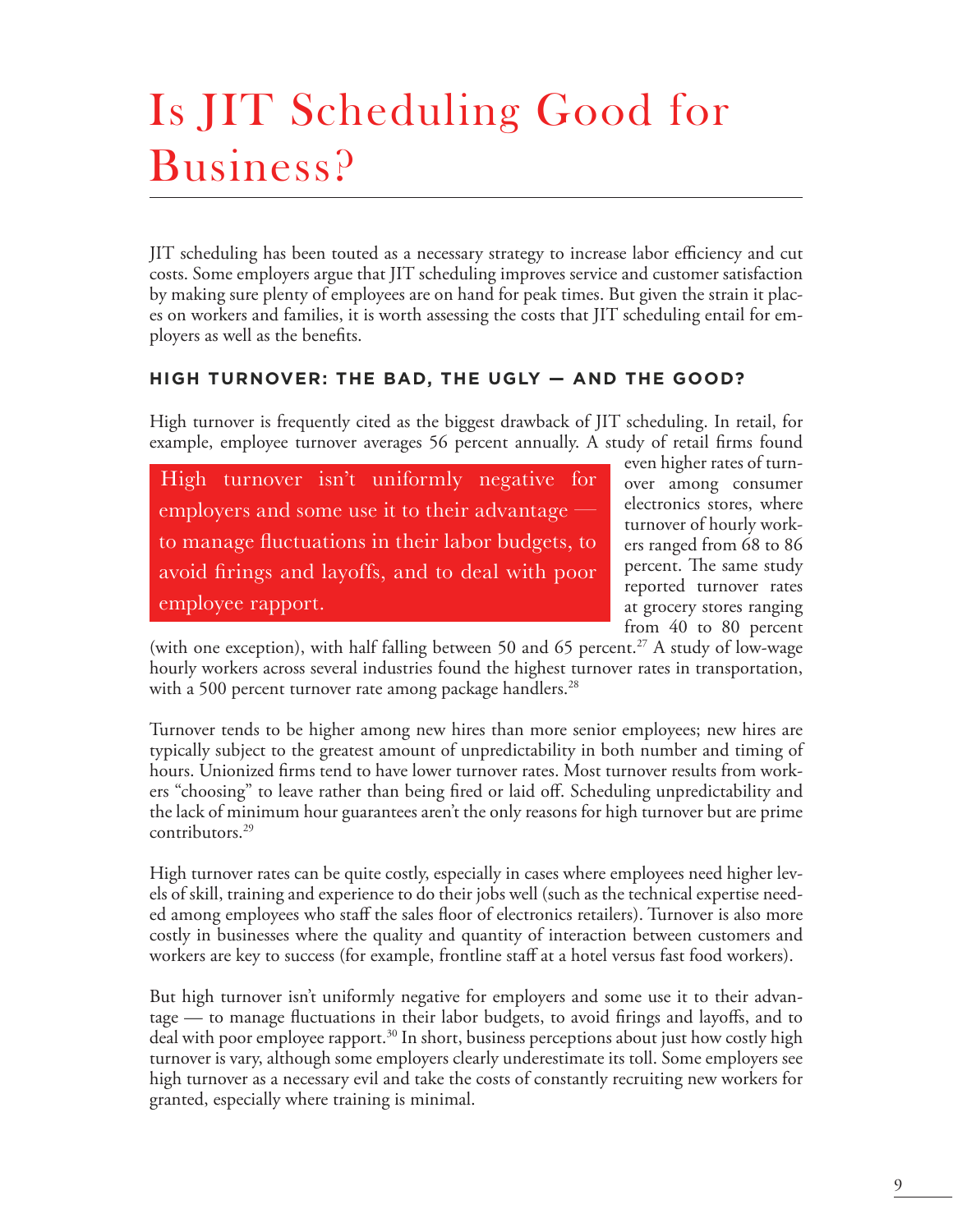In addition to high turnover, the characteristics of JIT scheduling — unpredictable schedules and unstable hours in the context of low-wage, hourly jobs — are associated with high rates of employee absenteeism, low staff morale and a lack of staff loyalty. All of these factors can affect work quality, customer satisfaction and the bottom line.

#### **QUESTIONS ABOUT LONG-TERM SUSTAINABILITY**

A question that is increasingly raised on the ground is whether JIT scheduling practices are sustainable — not just for rank-and-file employees but also for managers. Managers themselves are beginning to sound alarms about the stressful nature of constantly ad-

Business will eventually suffer from the high levels of employee stress, burnout, lack of company loyalty and job churning.

justing schedules.<sup>31</sup> Their own jobs have become increasingly complex, especially in firms with lean staffs. Managers are expected to reconcile conflicting priorities: meeting their

employers' staffing guidelines and sales targets, providing good customer service, scheduling employees for sufficient hours, and "staying within hours" by constantly adjusting labor-demand ratios.32 The increased complexity of their jobs requires managers to work additional hours and makes them susceptible to resentment and burnout.

When managerial jobs seem unappealing, low-wage hourly employees have less incentive to stay on the job and move up. This in turn creates problems for higher ups who want to promote managers from within. A study of consumer electronics and grocery chains found a "thinning pipeline" for promotion to supervisory and managerial positions, stating that "hourly workers report hesitating to consider promotions to supervisory and, certainly, to salaried positions (which are exempt from overtime pay provisions) because of the long hours and/or limited rewards."33

In short, there are limits to what JIT scheduling can achieve: if cost-cutting efforts are taken to such an extreme that they create toxic work environments — not only for frontline, hourly employees but also for supervisors and managers — business will eventually suffer from the high levels of employee stress, burnout, lack of company loyalty and job churning.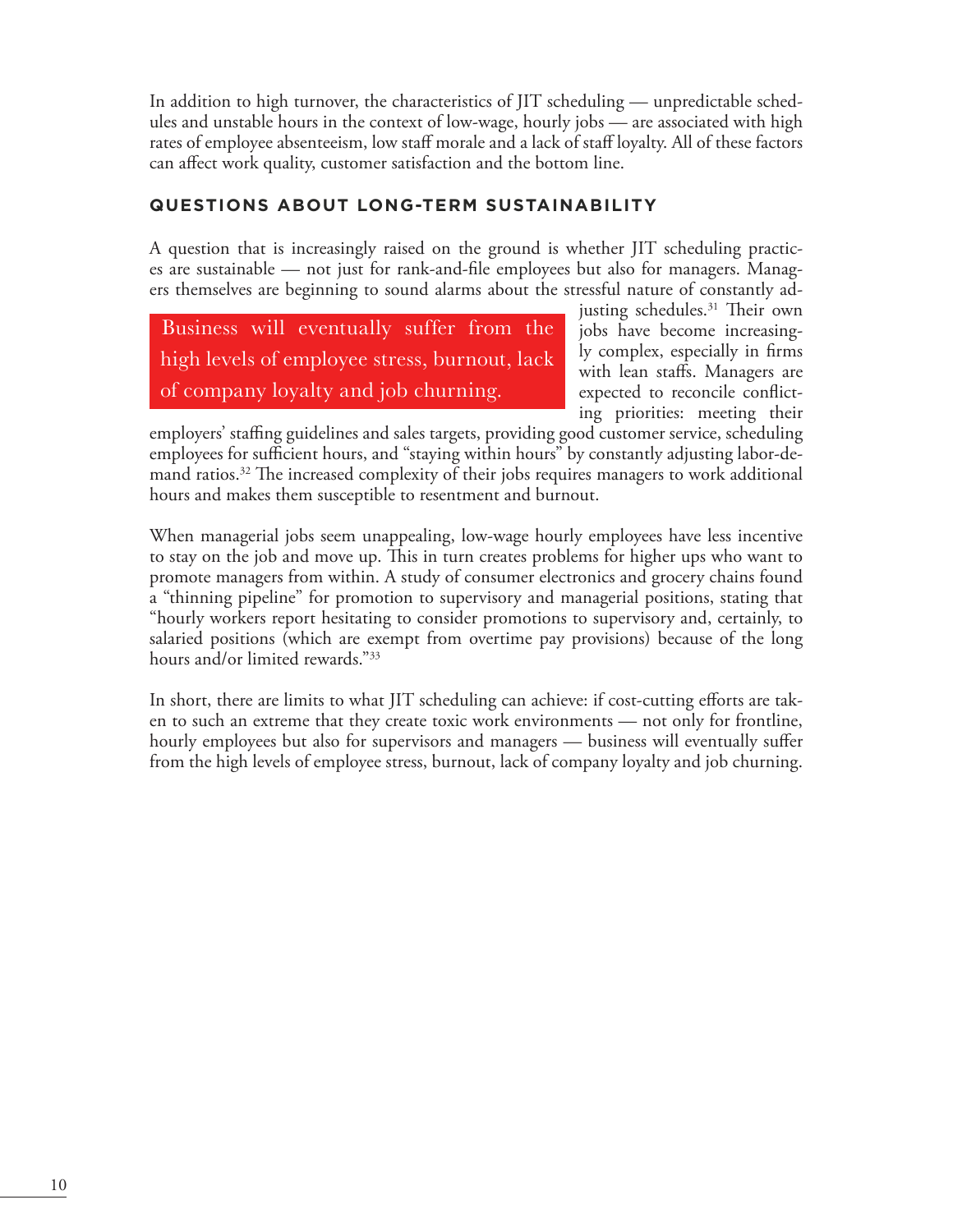### The Potential for Reform

JIT scheduling epitomizes the more general trend toward businesses minimizing their own financial risks by transferring more unpredictability and instability onto their employees.<sup>34</sup> But such practices exact an immense toll on employees in terms of financial instability and by lowering the quality of their work and family lives. And it's clear there are costs to businesses as well. This section lays out a set of policy and practice recommendations that would better balance the needs of workers and employers.

#### **FIRST STEP TO REFORM: CHANGE THE TERMS OF THE DEBATE**

To meet the needs of low-wage and hourly workers, the policy debate around "work/family conflict" and "workplace flexibility" needs to be reframed around how to create *predictability, stability, and flexibility* for all workers.<sup>35</sup> The mainstream conversation about reconciling individuals' work and family lives has focused on the *flexibility to diverge from rigid sched-*

Workers and employers both stand to gain by improving the predictability and stability of hours and wages for low-wage workers, which in turn can improve worker productivity, recruitment and retention, and customer satisfaction.

*ules with long hours*. And though this may meet the needs of full-time professionals and white collar office workers, the solutions typically discussed — such as four-day work weeks ("compressed time"), varying the start and end time

of the work day, telecommuting and reduced hours — will do little for low-wage service workers who need *predictability and stability within fluid schedules* and who typically need more work hours rather than fewer.

Although some initiatives have tried to redefine "flexible work arrangements" to encompass the needs of hourly workers,<sup>36</sup> this approach, although well intentioned, may ultimately prove misguided: as long as the issue is framed as a need for flexibility, the conversation privileges the needs and experiences of higher-paid salaried workers over those of lower-paid hourly workers. As a case in point, the Society for Human Resource Management conducted a survey of human resource managers two years ago to examine the prevalence and types of flexible work arrangements. The survey revealed that 80 percent of employers reported obstacles to implementing flexible work arrangements, with the two most frequently reported obstacles being: "suitability of jobs for flexible work" (that is, jobs that were incompatible with flexible arrangements) and "business needs that do not allow for [flexible work arrangements]."37 In short, flexibility was defined in such a way that the needs of low-wage hourly workers were outside the terms of the survey.

The reality is that a majority of U.S. workers are paid by the hour; among African-American and Latino workers, more than 70 percent are paid hourly.38 It's not that hourly workers don't need flexibility — they do. The point is simply that "flexibility" may not be the *priority* for workers who have little control over when they are scheduled to work and who often worry whether they will be scheduled for a sufficient number of hours.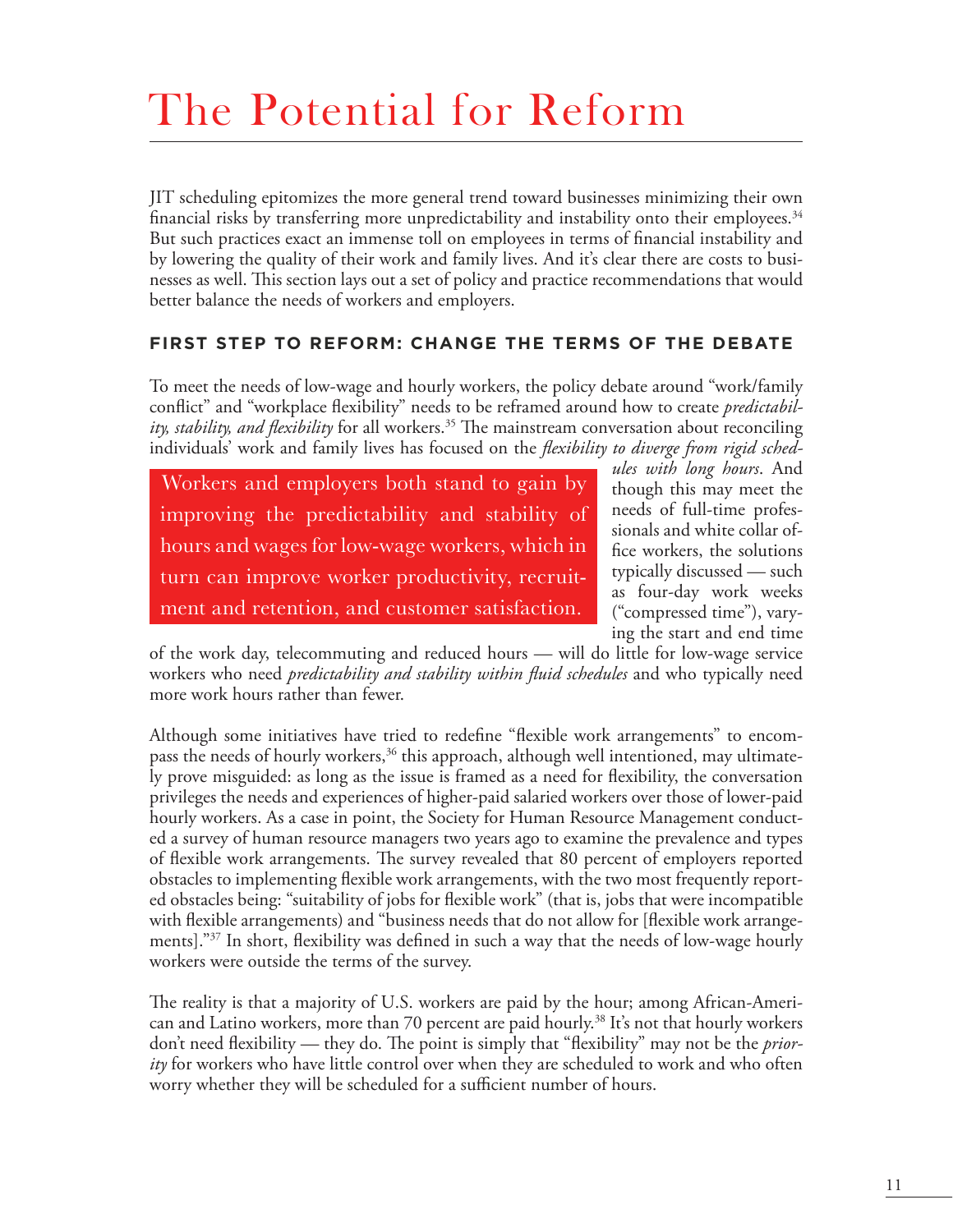Workers and employers both stand to gain by improving the predictability and stability of hours and wages for low-wage workers, which in turn can improve worker productivity, recruitment and retention, and customer satisfaction.<sup>39</sup> Certain businesses, such as Costco, have decided that they can be profitable by taking the high road in terms of what they offer employees — Costco pays higher hourly wages than its competitors, has a higher proportion of full-time employees, posts schedules at least a week in advance, and makes a concerted effort to deal with employee scheduling requests.<sup>40</sup>

#### **STRATEGIES TO STABILIZE WORKER SCHEDULES**

There are a range of legislative, regulatory and business strategies that would help stabilize worker hours and wages.

*Enact federal minimum hour legislation.* This single policy change would make a tremendous difference in the lives of hourly workers. In the absence of such legislation, employers tend to keep more employees on the payroll than they can use, so it is not uncommon for some employees to be scheduled for few or no hours at times. Part-time workers should be guaranteed a minimum number of hours when they are hired, whether it's 15, 20, 25, 30 hours or something else. They should also be paid for a minimum number of hours if they report to work but are sent home. $41$ 

*Guarantee that a certain percent of an employee's hours will be fixed*. Research has shown that even in industries where there are fluctuations in labor needs, there is nonetheless a significant amount of stability — in some firms, as much as 80 percent of hours or more are constant from month to month.<sup>42</sup> Using tax incentives for employers, employees could be guaranteed that most of their hours would be consistent on a monthly basis. This would make the remaining unpredictability much easier to cope with and to schedule around.

*Use the federal contracting process as a way to model reform in business practices*. Workplace Flexibility 2010, an initiative of the Sloan Foundation, recommends that federal contractors be required to choose two from a list of seven possible options: these include requiring that 80 percent of an employee's schedule be provided in advance, using scheduling procedures that accommodate shift preferences without reducing work hours, allowing shift swapping or shift replacement, cross training employees, and seeking volunteers for overtime before requiring mandatory overtime.<sup>43</sup> The federal contracting process could be used, as it has in the past, to experiment with new regulations and practices to determine what works. (The reason for offering a list of seven options is that the ways employers can increase predictability vary considerably across industries and across firms.)

#### **STRATEGIES TO MAKE CHILD CARE MORE RESPONSIVE TO WORKER NEEDS**

In the U.S., both employers and the child care system have been slow to catch up with the changing needs of the nation's workforce. Most licensed child care providers structure their programs around the needs of full-time workers with standard schedules.

*Use incentives in the federal-state child care subsidy program to create alternative models*. It's expensive for the providers of formal, regulated child care to oper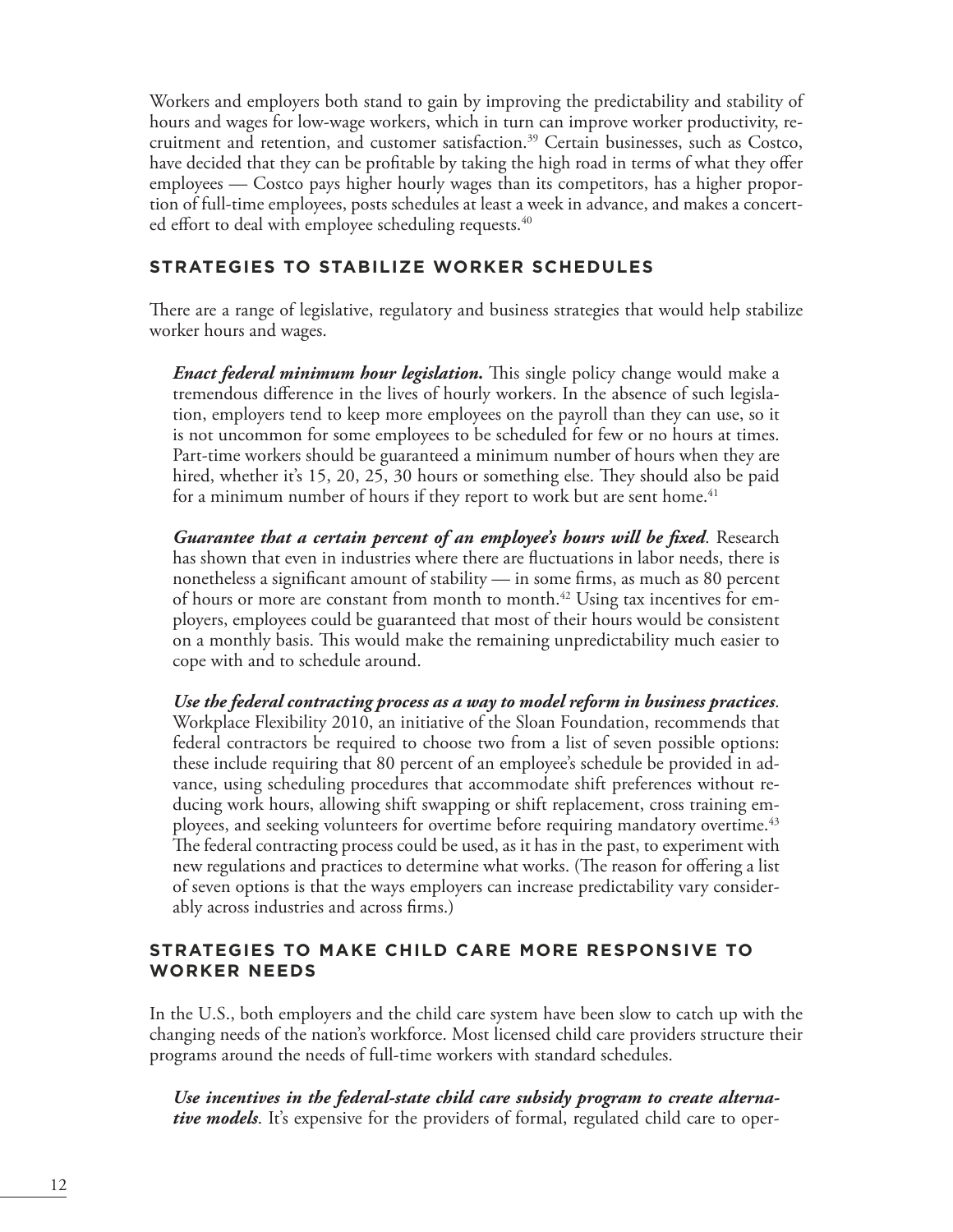ate outside of traditional hours and to accommodate part-time workers and variable schedules. Providers need additional financial resources to accommodate fluctuating work schedules and to affordably provide extended hours, such as early drop off and late pick up.

*Provide before- and after-school programs at schools themselves to minimize the number of settings children must attend each day*. One of the most difficult child care challenges for parents who work part time is piecing together arrangements that can accommodate their erratic schedules. For school-age children, the best solution is for them to receive care on site so that they can come early and/or stay late. From a child development perspective, attending multiple programs during a single day is not optimal.

#### **STRATEGIES TO REFORM ELIGIBILITY FOR PUBLIC BENEFITS**

Eligibility for public benefits — such as health insurance, child care subsidies, food stamps and housing assistance — are based on income and/or hours worked per week, which means that low-wage workers with fluctuating hours and pay face constant changes in their eligibility status. States have considerable leeway in how they assess eligibility and how often they require recipients to recertify their eligibility.

*Assess income eligibility over longer periods*. To accommodate the realities of fluctuating schedules, states should assess applicants' income and hours worked over longer base periods. Once eligibility is established, they should allow income and hours to vary within a certain amount without families losing their benefits.

*Use annual recertification systems*. States typically require families to document their continued eligibility for benefits on a biannual, quarterly or even monthly basis. The purpose of frequent eligibility checks is to prevent fraud — that is, to cut off benefits as soon as possible after eligibility ceases. Not only does this not make sense for workers whose incomes may fluctuate wildly from month to month, it's quite costly to administer frequent recertification.

#### **STRATEGIES TO INCREASE THE POWER OF LABOR**

Research indicates that workers tend to fare better under JIT scheduling when they work in union shops.<sup>44</sup> The percent of workers who are members of a labor union has declined precipitously since its peak in the mid  $20<sup>th</sup>$  century. This has had a devastating impact on the ability of workers to use their collective power to bargain for higher wages and better working conditions. Part of the problem has been lax enforcement of laws meant to facilitate union organizing.

*Implement policies that make it easier for workers to unionize, especially lowwage and part-time workers.* In addition to enforcing existing laws, we need legislation, such as the Employee Free Choice Act, to strengthen the ability of workers to unionize and to impose penalties when employers refuse to negotiate a first contract with a new union or discriminate against workers for union involvement. Union contracts sometimes provide minimum daily pay provisions and other protections not legally mandated for all workers.45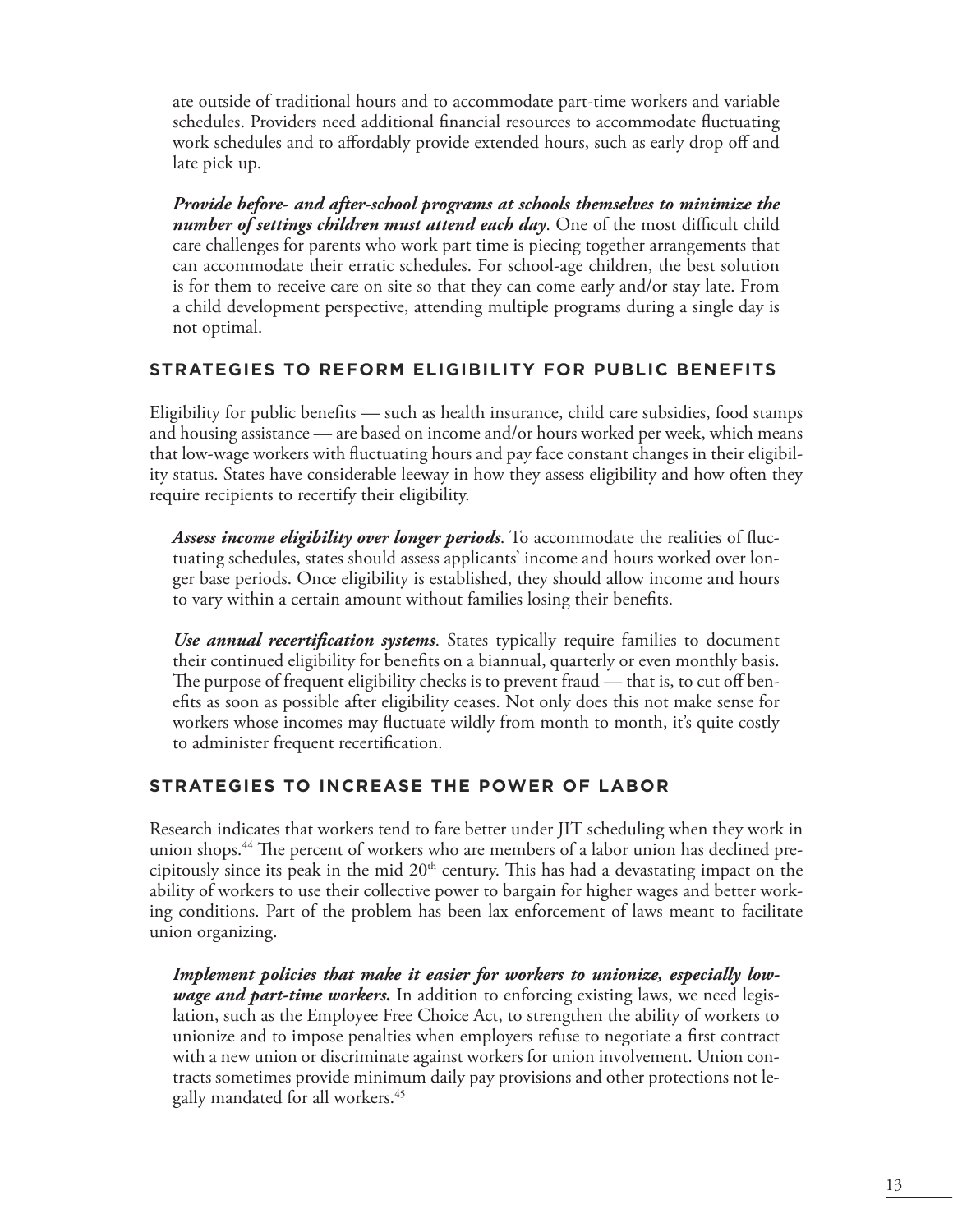*Highlight employer best practices*. Some employers understand that providing hourly workers with greater stability, predictability and flexibility can be a win-win situation. Documenting what works and spreading the word among employers is an important supplement to legislative and regulatory solutions.46

\*\*\*\*\*\*

JIT scheduling practices are simply another blow to the already precarious state of the labor market position of low-wage hourly workers. Although such workers are hardly in a position to make new demands on their employers in the current economic and political climate, it is nonetheless the right time to develop a legislative, regulatory and best practices agenda that pushes back against JIT scheduling. And it's also time to incorporate low-wage and hourly workers into the broader quest for workplace "flexibility"— redefined as workplace *predictability, stability and flexibility* for all working Americans.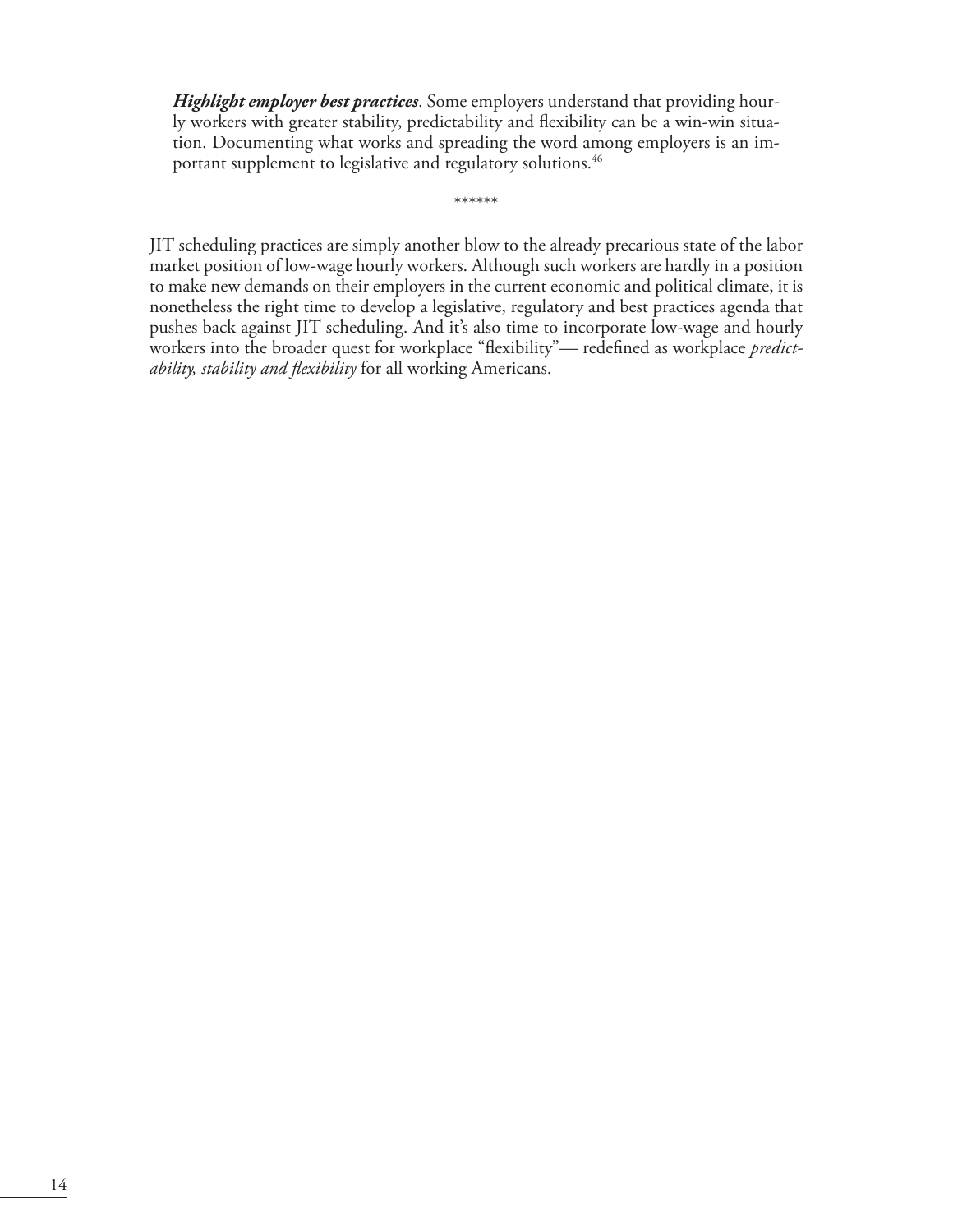### Endnotes

1. Susan J. Lambert, Anna Haley-Lock and Julia R. Henly, *Work Schedule Flexibility in Hourly Jobs: Unanticipated Consequences and Promising Directions*, working paper from the University of Chicago Work Scheduling Study, June 2010.

2. Julia R. Henly, H. Luke Shaefer and Elaine Waxman, "Nonstandard Work Schedules: Employer- and Employee-Driven Flexibility in Retail Jobs," *Social Service Review* 80 (2006): 609-634.

3. Lotte Bailyn, Robert Drago and Thomas A. Kochan, *Integrating Work and Family Life: A Holistic Approach*, Sloan Work —Family Network, MIT, 2001.

4. Eileen Appelbaum, Annette Bernhardt and Richard J. Murnane, "Low-Wage America: An Overview," in *Low-Wage America: How Employers are Reshaping Opportunity in the Workplace*, ed. Eileen Appelbaum et al. (New York: Russell Sage Foundation, 2003).

5. Susan J. Lambert, "Passing the Buck: Labor Flexibility Practices That Transfer Risk onto Hourly Workers," *Human Relations* 61 (2008): 1203-1227.

Francoise Carré, Chris Tilly and Brandynn Holgate, *Continuity and Change in Low-wage Work in U.S. Retail Trade*, working paper, Center for Social Policy, University of Massachusetts Boston and the Center for Industrial Competitiveness and Department of Regional Economic and Social Development, University of Massachusetts Lowell, April 2008. [http://www.mccormack.umb.edu/centers/csp/publications/Carre\\_Tilly\\_Holgate\\_Retail\\_](http://www.mccormack.umb.edu/centers/csp/publications/Carre_Tilly_Holgate_Retail_Release_Apr_08.pdf) [Release\\_Apr\\_08.pdf](http://www.mccormack.umb.edu/centers/csp/publications/Carre_Tilly_Holgate_Retail_Release_Apr_08.pdf)

6. Carré et al., *Continuity and Change in Low-wage Work in U.S. Retail Trade*; Lambert, "Passing the Buck: Labor Flexibility Practices That Transfer Risk onto Hourly Workers."

7. Lambert, "Passing the Buck: Labor Flexibility Practices that Transfer Risk onto Hourly Workers."

8. Lambert, "Passing the Buck: Labor Flexibility Practices that Transfer Risk onto Hourly Workers."

9. Carré et al., *Continuity and Change in Low-wage Work in U.S. Retail Trade.* 

10. Harriet B. Presser, *Working in a 24/7 Economy: Challenges for American Families* (New York: Russell Sage Foundation, 2003).

11. Susan Lambert quoted in an audioconference sponsored by the Center for Law and Social Policy, "Scheduling Hourly Workers in a Just in Time World: Can Employees and Employers Sync the Clock?" December 11, 2009.

12. Susan J. Lambert and Julia R. Henly, *Scheduling in Hourly Jobs: Promising Practices for the Twenty-First Century Economy*, The Mobility Agenda, May 2009. [http://www.mobilityagenda.org/home/file.](http://www.mobilityagenda.org/home/file.axd?file=2009%2f5%2fscheduling.pdf) [axd?file=2009%2f5%2fscheduling.pdf](http://www.mobilityagenda.org/home/file.axd?file=2009%2f5%2fscheduling.pdf)

13. Lambert, Haley-Lock and Henly, *Work Schedule Flexibility in Hourly Jobs: Unanticipated Consequences and Promising Directions.*

14. Susan J. Lambert and Julia R. Henly, *Managers' Strategies for Balancing Business Requirements with Employee Needs*, University of Chicago, School of Social Service Administration, May 2010.

15. Lambert, "Passing the Buck: Labor Flexibility Practices That Transfer Risk onto Hourly Workers."

16. See, for example, Annette Bernhardt, Laura Dresser and Erin Hatton, "The Coffee Pot Wars: Unions and Firm Restructuring in the Hotel Industry," in *Low-Wage America: How Employers are Reshaping Opportunity in the Workplace*, ed. Eileen Appelbaum et al. (New York: Russell Sage Foundation, 2003).

17. Henly et al., "Nonstandard Work Schedules: Employer- and Employee-Driven Flexibility in Retail Jobs."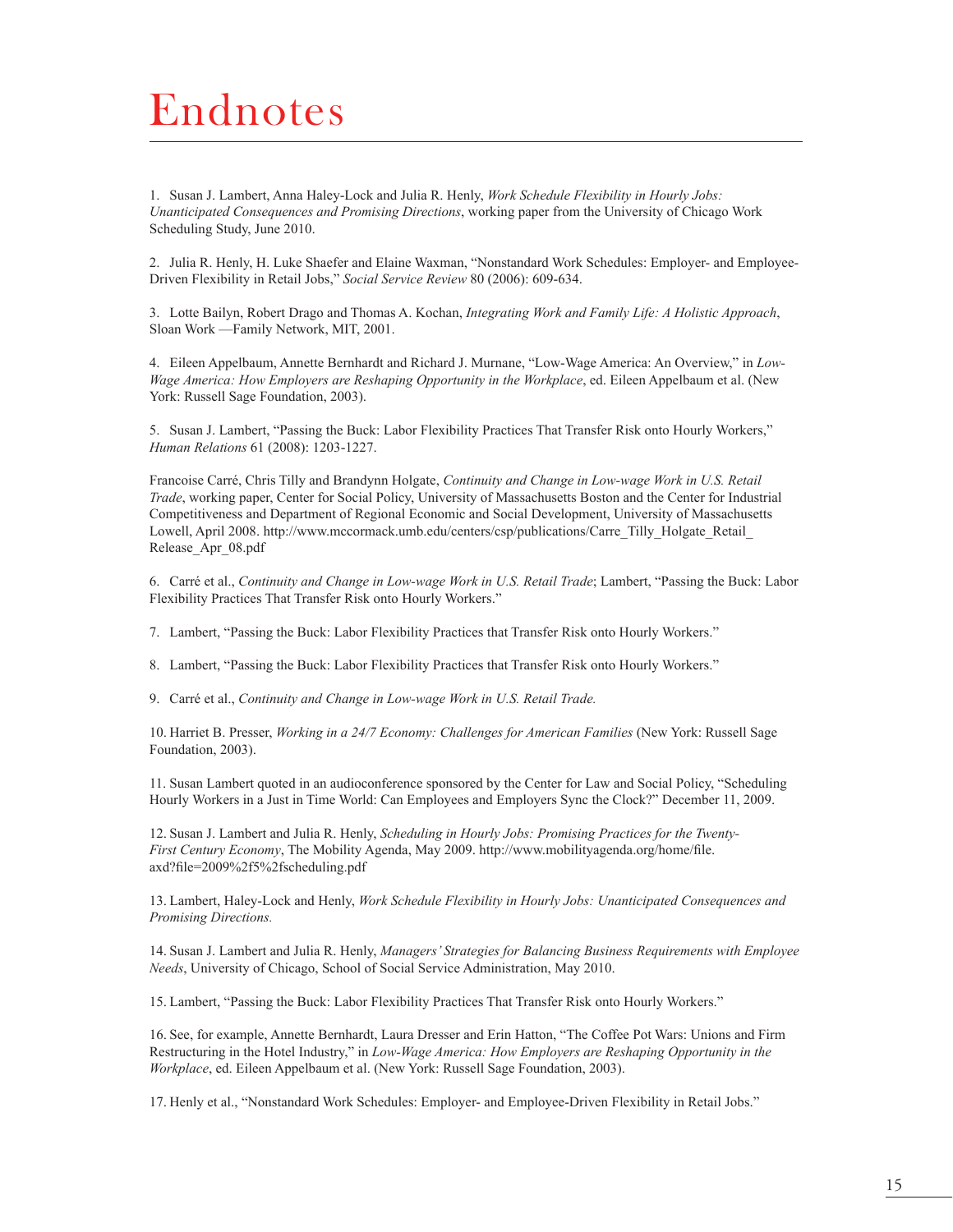18. Maureen Perry-Jenkins, *Workplace Conditions and the Lives of Hourly Workers and their Families* (presentation at Working for Change: A Conversation on Workplace Flexibility Research, Business Practice, and Public Policy, Georgetown Law, May 28-30, 2008). [http://workplaceflexibility2010.org/images/uploads/](http://workplaceflexibility2010.org/images/uploads/SloanConferenceMay2008.pdf) [SloanConferenceMay2008.pdf](http://workplaceflexibility2010.org/images/uploads/SloanConferenceMay2008.pdf)

19. Lambert and Henly, *Scheduling in Hourly Jobs: Promising Practices for the Twenty-First Century Economy*.

20. Eligibility for unemployment benefits also requires claimants to be seeking full-time work. National Employment Law Project, *Part Time Workers and Unemployment Insurance*, March 2004. [http://www.nelp.org/](http://www.nelp.org/page/-/UI/parttimeui0304.pdf) [page/-/UI/parttimeui0304.pdf](http://www.nelp.org/page/-/UI/parttimeui0304.pdf)

21. Nancy K. Cauthen, *Improving Work Supports: Closing the Financial Gap for Low-Wage Workers and their Families*, Economic Policy Institute, Briefing Paper #198, 2007. <http://www.sharedprosperity.org/bp198/bp198.pdf> Nancy K. Cauthen, *When Work Doesn't Pay: What Every Policymaker Should Know*, National Center for Children in Poverty, Columbia University, 2006. [http://nccp.org/publications/pdf/text\\_666.pdf](http://nccp.org/publications/pdf/text_666.pdf)

22. Julia R Henly and Susan J. Lambert, *Schedule Flexibility and Unpredictability in Retail: Implications for Employee Work-Life Outcomes*, working paper from the University of Chicago Work Scheduling Study, July 2010.

23. Jack P. Shonkoff and Deborah A. Phillips, eds., *From Neurons to Neighborhoods: The Science of Early Childhood Development*, National Research Council and Institute of Medicine (Washington, DC: National Academy Press, 2000).

24. Lisa Dodson, Tiffany Manuel and Ellen Bravo. *Keeping Jobs and Raising Families in Low-Income America: It Just Doesn't Work.* Radcliffe Public Policy Center, Harvard University and the 9to5 National Association of Working Women, 2002. [http://www.9to5.org/sites/default/files/no%20boundaries.pdf](http://www.9to5.org/sites/default/files/no boundaries.pdf)

25. Dodson et al., *Keeping Jobs and Raising Families in Low-Income America: It Just Doesn't Work.*

26. Hedy N. Chang and Mariajosé Romero, "*Present, Engaged, and Accounted For: The Critical Importance of Addressing Chronic Absence in the Early Grades,* National Center for Children in Poverty, Columbia University, 2008. [http://nccp.org/publications/pdf/text\\_837.pdf](http://nccp.org/publications/pdf/text_837.pdf).

27. Carré et al, *Continuity and Change in Low-wage Work in U.S. Retail Trade.* 

28. Lambert, "Passing the Buck: Labor Flexibility Practices That Transfer Risk onto Hourly Workers."

29. Lambert and Henly, Managers' Strategies, 2010.

30. Carré et al, *Continuity and Change in Low-wage Work in U.S. Retail Trade*.

31. Carré et al, *Continuity and Change in Low-wage Work in U.S. Retail Trade*.

32. Lambert and Henly, *Managers' Strategies for Balancing Business Requirements with Employee Needs*.

33. Carré et al, *Continuity and Change in Low-wage Work in U.S. Retail Trade*.

34. Jacob S. Hacker, *The Great Risk Shift: The Assault on American Jobs, Families, Health Care, and Retirement and How You Can Fight Back* (New York: Oxford University Press, 2006).

35. Lambert and Henly, *Scheduling in Hourly Jobs: Promising Practices for the Twenty-First Century Economy.*

36. For example, see the Sloan Foundation's Workplace Flexibility 2010 initiative at Georgetown Law School, [http://www.workplaceflexibility2010.org/.](http://www.workplaceflexibility2010.org/)

37. Society for Human Resource Management, *Workplace Flexibility in the 21st Century: Meeting the Needs of the Changing Workforce*, 2009. [http://www.shrm.org/Research/SurveyFindings/Articles/Documents/09-0464\\_](http://www.shrm.org/Research/SurveyFindings/Articles/Documents/09-0464_Workplace_Flexibility_Survey_Report_inside_FINALonline.pdf) Workplace Flexibility Survey Report inside FINALonline.pdf

38. Lambert, Haley-Lock and Henly, *Work Schedule Flexibility in Hourly Jobs: Unanticipated Consequences and Promising Directions.*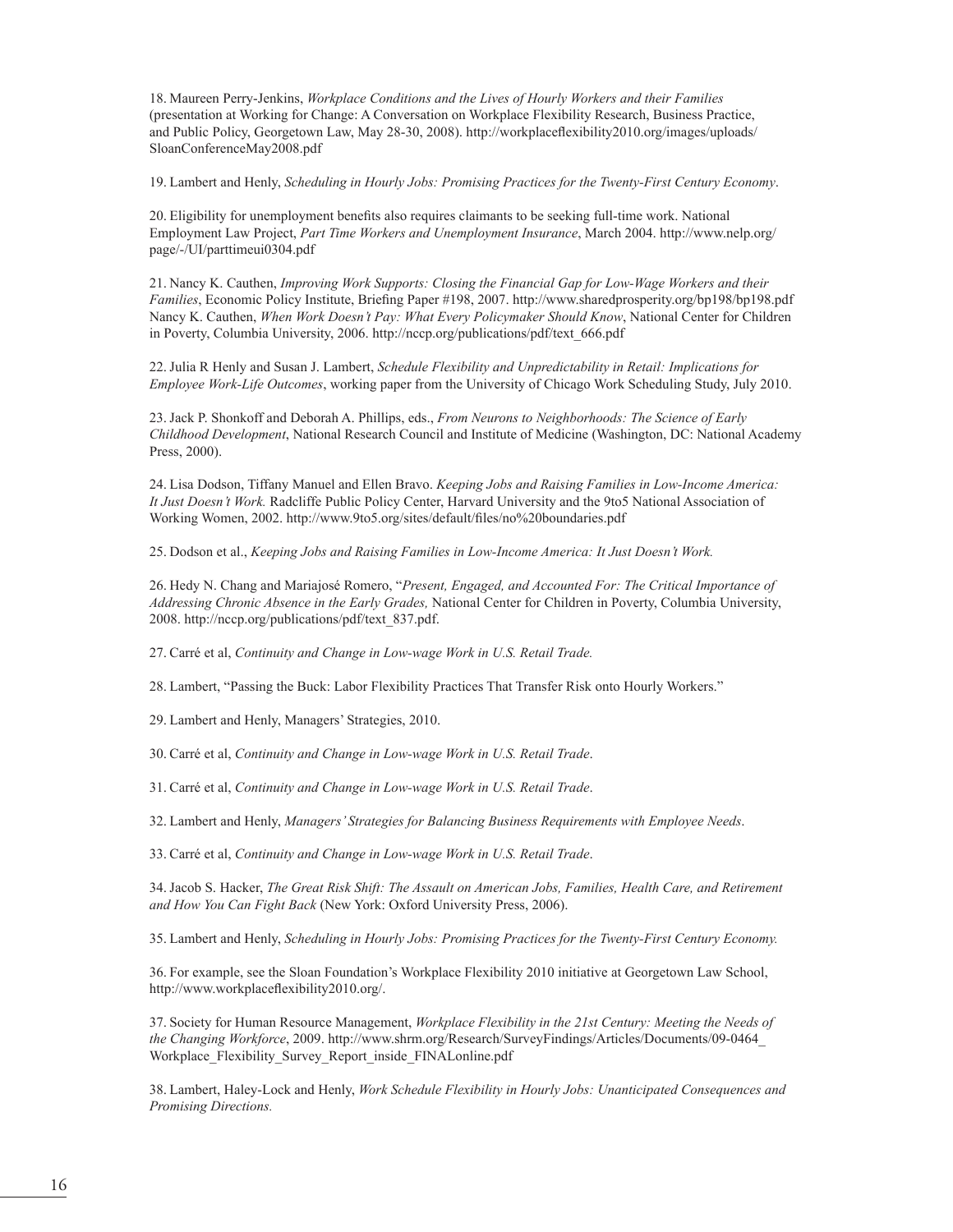39. Jennifer E. Swanberg, Jacquelyn B. James and Sharon P. McKechnie, *Can Business Benefit By Providing Workplace Flexibility to Hourly Workers?* Issue brief #3, CitiSales Study: Jobs that Work, [n.d.]. [http://www.uky.](http://www.uky.edu/Centers/iwin/citisales/_pdfs/IB3-HourlyWorkers.pdf) [edu/Centers/iwin/citisales/\\_pdfs/IB3-HourlyWorkers.pdf](http://www.uky.edu/Centers/iwin/citisales/_pdfs/IB3-HourlyWorkers.pdf)

Jodie Levin-Espstein, *Getting Punched: The Job and Family Clock*, Center for Law and Social Policy, July 2006. <http://www.clasp.org/admin/site/publications/files/0303.pdf>

40. Center for Law and Social Policy, "Scheduling Hourly Workers in a Just in Time World: Can Employees and Employers Sync the Clock?" December 11, 2009.

41. Currently, minimum daily pay provisions exist only in a handful of state laws as well as some collective bargaining agreements. Lambert, Haley-Lock and Henly, *Work Schedule Flexibility in Hourly Jobs: Unanticipated Consequences and Promising Directions.*

42. Lambert and Henly, *Managers' Strategies for Balancing Business Requirements with Employee Needs*.

43.<http://workplaceflexibility2010.org/images/uploads/Low%20Wage%20PPT%281%29.pdf>

44. Carré et al., *Continuity and Change in Low-wage Work in U.S. Retail Trade.* 

45. Lambert, Haley-Lock and Henly, *Work Schedule Flexibility in Hourly Jobs: Unanticipated Consequences and Promising Directions.*

46. Amy Richman, Diane Burrus, Lisa Buxbaum, Laurie Shannon, and Youme Yai, *Innovative Workplace Flexibility Options for Hourly Workers*, Corporate Voices for Working Families, 2009. [http://www.cvworkingfamilies.org/](http://www.cvworkingfamilies.org/system/files/CVWFflexreport-FINAL.pdf) [system/files/CVWFflexreport-FINAL.pdf](http://www.cvworkingfamilies.org/system/files/CVWFflexreport-FINAL.pdf)

### Contact

Media Inquiries: Dēmos Tim Rusch, Communications Director trusch@demos.org 212-389-1407

Dēmos 220 Fifth Avenue, 5th Floor New York, New York 10001 Phone: (212) 633-1405 Fax: (212) 633-2015 www.demos.org info@demos.org